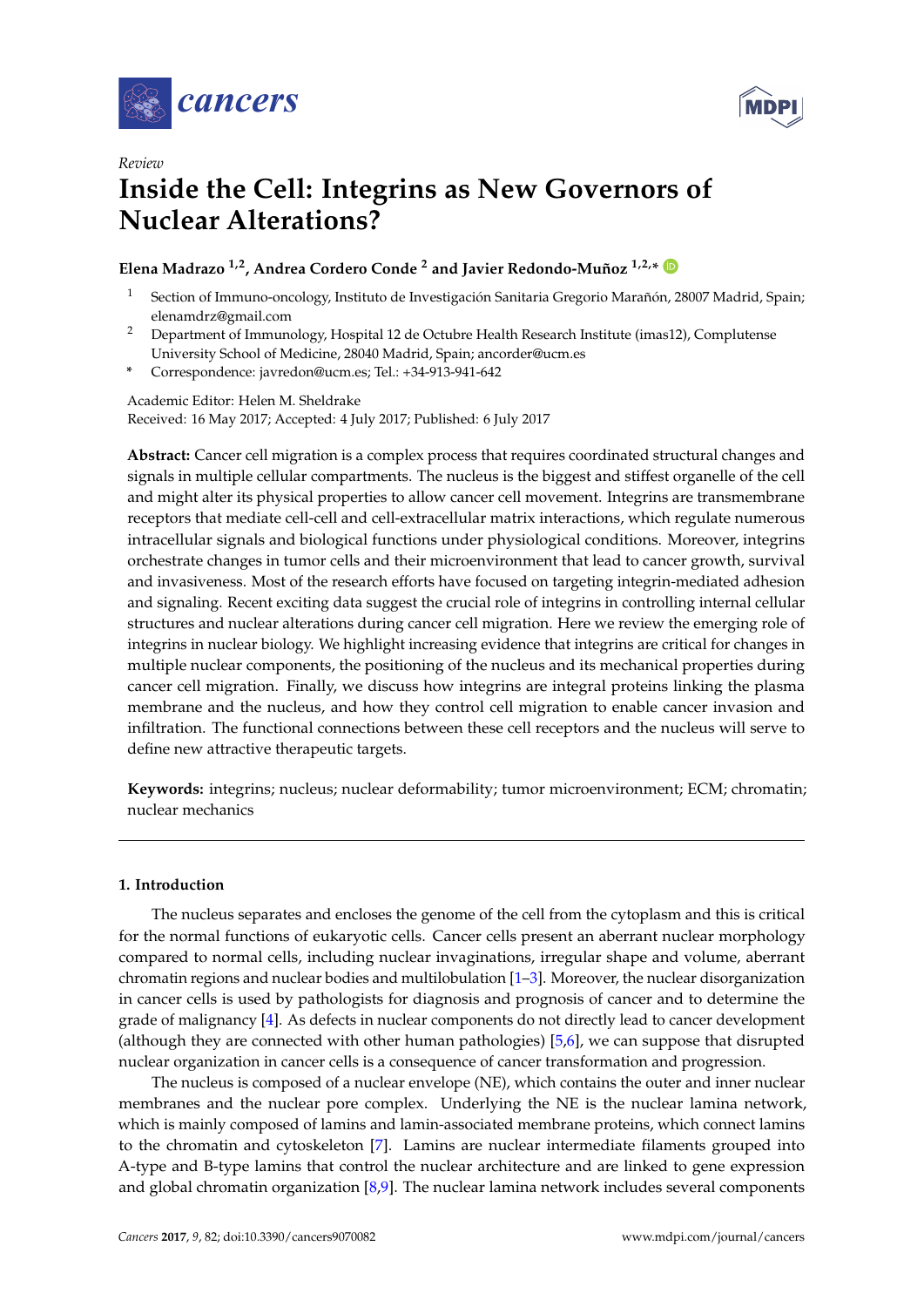that connect the nuclear lamina with the chromatin and the cytoskeleton. These include the LINC (Linker of nucleoskeleton and cytoskeleton complex), composed by nesprin and SUN proteins, titin, emerin and all-spetrin. Nesprins and SUN proteins are NE transmembrane proteins that connect with actin (nesprin-1 and -2), plectin (nesprin-3), and dynein and kinesin (nesprin-4 and KASH5). Other lamin-interacting proteins are associated with chromatin regions, such as lamin B receptor (LBR) and LAP2 [\[9\]](#page-9-7). Finally, other proteins play a role in both the cytoskeleton and the nucleoskeleton. For instance, actin and its associated proteins, such as Wiskott-Aldrich syndrome protein (WASP), focal adhesion kinase (FAK), actinin, Arp proteins, myosin, ERM (Ezrin, Radixin, Moesin) with others, shuttle between the nucleus and the cytoplasm. The nuclear fraction of these proteins links to the epigenetic machinery, the lamina network and regulate some nuclear functions [\[10](#page-9-8)[–14\]](#page-9-9).

Chromatin is composed of the deoxyribonucleic acid (DNA) and its associated proteins and molecules. Chromatin structure is highly coordinated to regulate gene expression, cell-cycle, DNA damage, cell development and differentiation [\[15\]](#page-9-10). Chromatin is condensed and relaxed at different nuclear regions according to epigenetic alterations. These epigenetic changes comprise post-translational modifications of the DNA (methylation), histone proteins (methylation, acetylation, ubiquitylation, SUMOylation) and non-coding RNA sequences, which regulate chromatin structure, function and contribute to the nuclear architecture [\[15\]](#page-9-10). Cancer cells manifest many epigenetic abnormalities, which lead to genomic instability and aberrant gene expression during cancer progression and recurrence. Due to the aberrant nuclear architecture of cancer cells, nuclear changes have been proposed a hallmark of cancer and may lead to the identification of new therapeutic targets [\[16,](#page-9-11)[17\]](#page-9-12).

#### **2. Integrins and Cell Migration**

Integrins are heterodimeric receptors consisting of two subunits (α and β) described more than 30 years ago [\[18,](#page-10-0)[19\]](#page-10-1). This receptor family comprises 24 integrin heterodimers in vertebrates, formed by the combination of 18  $\alpha$  and 8  $\beta$  subunits that "integrate" chemical and physical stimuli from the extracellular matrix (ECM), other cells and microenvironment into the cytoplasm and nucleus of the cell [\[20](#page-10-2)[,21\]](#page-10-3). Integrins are type 1 transmembrane receptors with a common structure: an extracellular domain, a transmembrane region and a cytoplasmic tail, which associates with cytoskeletal components such as talin, paxillin, tensin and actinin; and signaling transducers such as FAK, integrin linked kinase (ILK), cytohesin-1 and the cytoplasmic domain associated protein-1 (ICAP-1) [\[22](#page-10-4)[,23\]](#page-10-5). Integrins play a critical role in several cellular functions, including adhesion, migration, immune synapse and signaling, proliferation, survival, thrombocytosis, angiogenesis and cell differentiation [\[24,](#page-10-6)[25\]](#page-10-7). Due to these diverse functions, integrins are implicated in many human pathologies including inflammation, autoimmune and infection diseases, and are fundamental also in cancer [\[26,](#page-10-8)[27\]](#page-10-9).

There is a clear link between oncogenes and integrin expression. For instance, Boudjadi et al. described that  $\alpha$ 1 $\beta$ 1 expression is regulated by the oncogene myc in colorectal cancer cells [\[28\]](#page-10-10) and β1 integrins-mediated adhesion appears to drive cancer cell proliferation and metastasis in some contexts [\[29\]](#page-10-11). In breast cancer cells, integrin signaling via PI3K (Phosphoinositide 3-kinase) and FAK controls the translocation of Bax to the mitochondrial membrane, thereby repressing apoptosis [\[30\]](#page-10-12). A similar cytoprotective effect is observed in hematological cancers when cells are retained in microenvironmental niches [\[31,](#page-10-13)[32\]](#page-10-14). Several groups have described how integrins and their focal adhesion (FA) partners also regulate apoptosis by modulating the oncogene *p*53. For instance, integrins regulate *p*53 expression and response while FAK interacts with *p*53 and regulates its expression in several cancer type cells, including melanoma and sarcoma cells [\[33,](#page-10-15)[34\]](#page-10-16).

Integrins are used by cancer cells to control growth factor signaling [\[35\]](#page-10-17). It is proposed that the recycling machinery controls the presence of α5β1 and EGFR1 to promote cell migration of ovarian carcinoma cells [\[36\]](#page-10-18) and Zahir et al. showed that  $\alpha$ 6 $\beta$ 4 controls NF-kB activity via EGFR1/Rac in breast tumors [\[37\]](#page-10-19). TGFβ (tumor growth factor β) is a promoter of epithelial mesenchymal transition (EMT) and in turn, EMT and its signaling is regulated by the matrix stiffness and the action of metalloproteinases associated with integrins. For instance, MT1-MMP and  $\alpha v \beta \delta$  regulate TGF $\beta$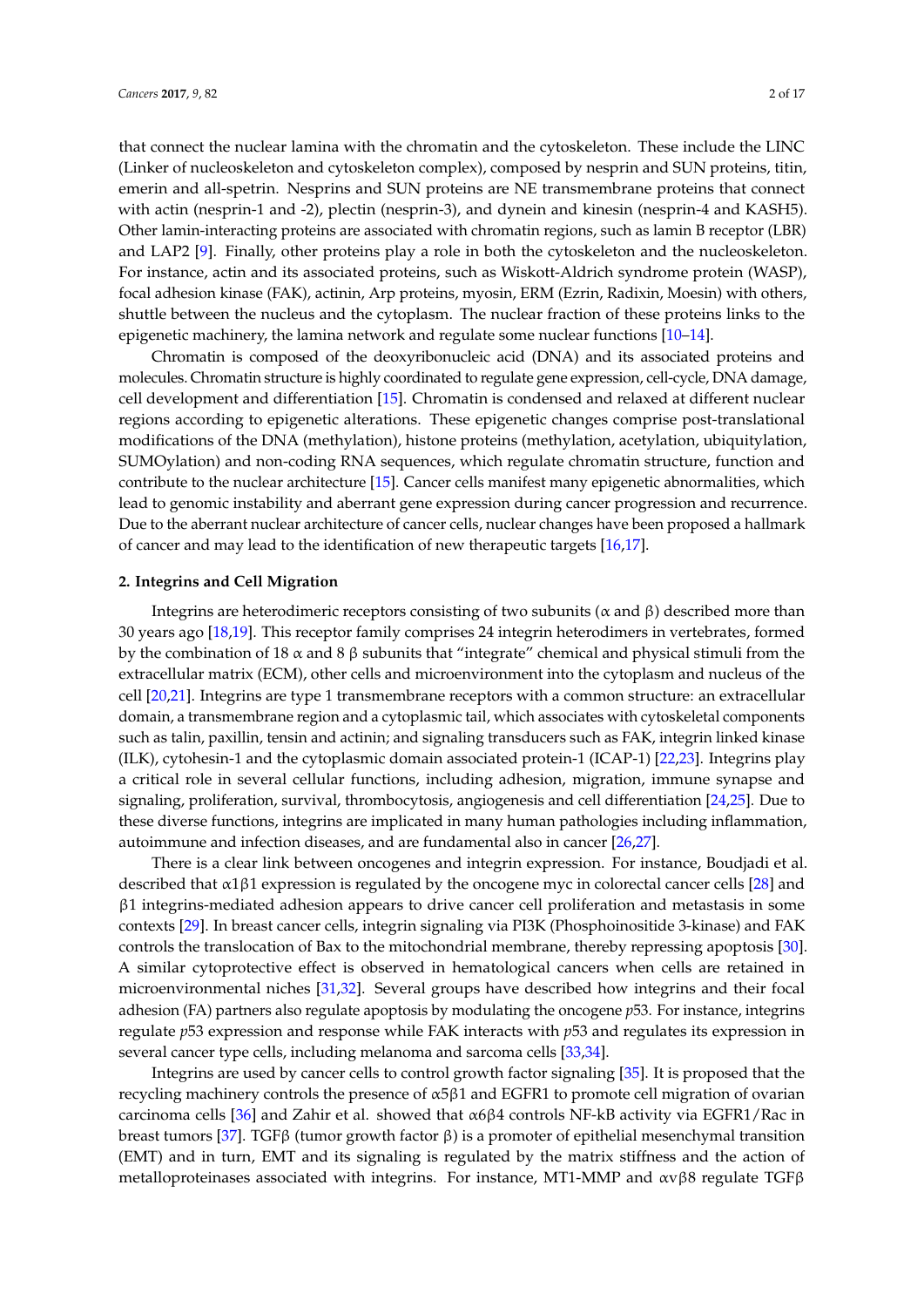signaling in several cancer cell types, including colon adenocarcinoma, fibrosarcoma, lung carcinoma, hepatocarcinoma, etc. [\[38–](#page-10-20)[40\]](#page-11-0). Intriguingly, cancer stem cells (CSC) present specific integrin expression patterns, including α6, β1, and β3, which appear to help to maintain the CSC population [\[41\]](#page-11-1). CSC are a subpopulation of cancer cells that possess self-renewal properties and tumor initiating capacity. It has been recently reviewed that integrins control their stem cell characteristics in the stem cell niche [\[41\]](#page-11-1).

Given their diverse roles in human disease, integrins have increasingly been viewed as therapeutic targets. Approaches include targeting the integrins or their ligands by using antibodies, peptides and organic inhibitors (see Table [1](#page-2-0) for more information). For instance, blocking strategies have been employed against αIIbβ3 (thrombosis), α4β1 (multiple sclerosis), α4β7 (Crohn disease and colitis), and others [\[42–](#page-11-2)[49\]](#page-11-3). In cancer, some integrin blocking therapies are under clinical development, such as the anti-integrin antibodies, antagonists and small molecules against  $\alpha$ vβ3,  $\alpha$ νβ5,  $\alpha$ 5β1 and αvβ6 [\[50](#page-11-4)[–60\]](#page-12-0). However, despite the promising preclinical data, clinical trials failed to show any improvement over conventional therapies and so research efforts are currently focused on developing new tumor targeted drug-delivery strategies approach to overcome clinical limitations.

| <b>Type</b>           | Class                    | Name                                                      | <b>Target</b>                              | Pathology                                                                               | References   |
|-----------------------|--------------------------|-----------------------------------------------------------|--------------------------------------------|-----------------------------------------------------------------------------------------|--------------|
| Integrin<br>Targering | Monoclonal<br>Antibody   | Natalizumab                                               | $\alpha$ 4 $\beta$ 1, $\alpha$ 4 $\beta$ 7 | Multiple sclerosis                                                                      | $[42]$       |
|                       |                          | Efalizumab                                                | CD11a                                      | Psoriasis                                                                               | [43]         |
|                       |                          | Efalizumab                                                | CD11a                                      | Inflammatory bone loss<br>(Rheumatoid arthritis)                                        | $[44]$       |
|                       |                          | Natalizumab<br>Vedolizumab<br>AMD181<br>Etrolizumab       | $\alpha$ 4 $\beta$ 7, $\alpha$ E $\beta$ 7 | Crohn's disease and ulcerative colitis                                                  | [45, 47, 48] |
|                       |                          | Abciximab                                                 | $\alpha$ IIb $\beta$ 3                     | Acute coronary síndrome (ACS)<br>undergoing Percutaneous coronary<br>intervention (PCI) | $[46]$       |
|                       |                          | Vitaxin<br><b>MEDI 522</b><br>Intetumumab<br>Etaracizumab | αV, αVβ3                                   | Cancer                                                                                  | $[49 - 52]$  |
|                       |                          | Volociximab                                               | $\alpha$ 5 $\beta$ 1                       |                                                                                         | [53, 54]     |
|                       | Peptide                  | Eptifibatide                                              | $\alpha$ IIb $\beta$ 3                     | NSTEMI with PCI                                                                         | $[46]$       |
|                       |                          | DisBA-01                                                  | $\alpha V\beta3$                           |                                                                                         | [53, 54]     |
|                       |                          | PHSCN                                                     | $\alpha$ 5 $\beta$ 1                       | Cancer                                                                                  |              |
|                       | Organic<br>(Non-peptide) | AJM300                                                    | $\alpha$ 4 $\beta$ 1, $\alpha$ 4 $\beta$ 7 | Crohn's disease and ulcerative colitis                                                  | [47, 48]     |
|                       |                          | Tirofiban                                                 | $\alpha$ IIb $\beta$ 3                     | NSTEMI with PCI                                                                         | $[46]$       |
|                       |                          | PSK1404<br>IH1062<br><b>GIPG0187</b><br>MK0429            | $\alpha V\beta3$                           | Cancer                                                                                  | $[57 - 59]$  |
|                       |                          | <b>GIPG0187</b><br>SJ749 Resveratol                       | $\alpha$ 5 $\beta$ 1                       |                                                                                         | [60]         |
| Ligand<br>Targering   | Monoclonal<br>antibody   | PF-00547659                                               | MAdCAM-1                                   |                                                                                         | $\sqrt{45}$  |
|                       |                          | Eldelumab                                                 | CXCL10                                     | Crohn's disease and ulcerative colitis                                                  | $[47]$       |
|                       | Peptide                  | ALOS4                                                     |                                            | Cancer                                                                                  | $[54]$       |

<span id="page-2-0"></span>**Table 1.** Preclinical and clinical trials evaluating drugs and inhibitors against integrins and their ligands in human disease and cancer.

#### *Integrins and Cell Migration*

A critical function of integrins is their control of cell adhesion and migration. Integrins regulate membrane trafficking and endocytosis, epithelial-mesenchymal transition (EMT), cell polarization, cytoskeletal rearrangements, activity and localization of matrix metalloproteases, and the interplay between cancer cells and their surrounding cancer microenvironment [\[26\]](#page-10-8).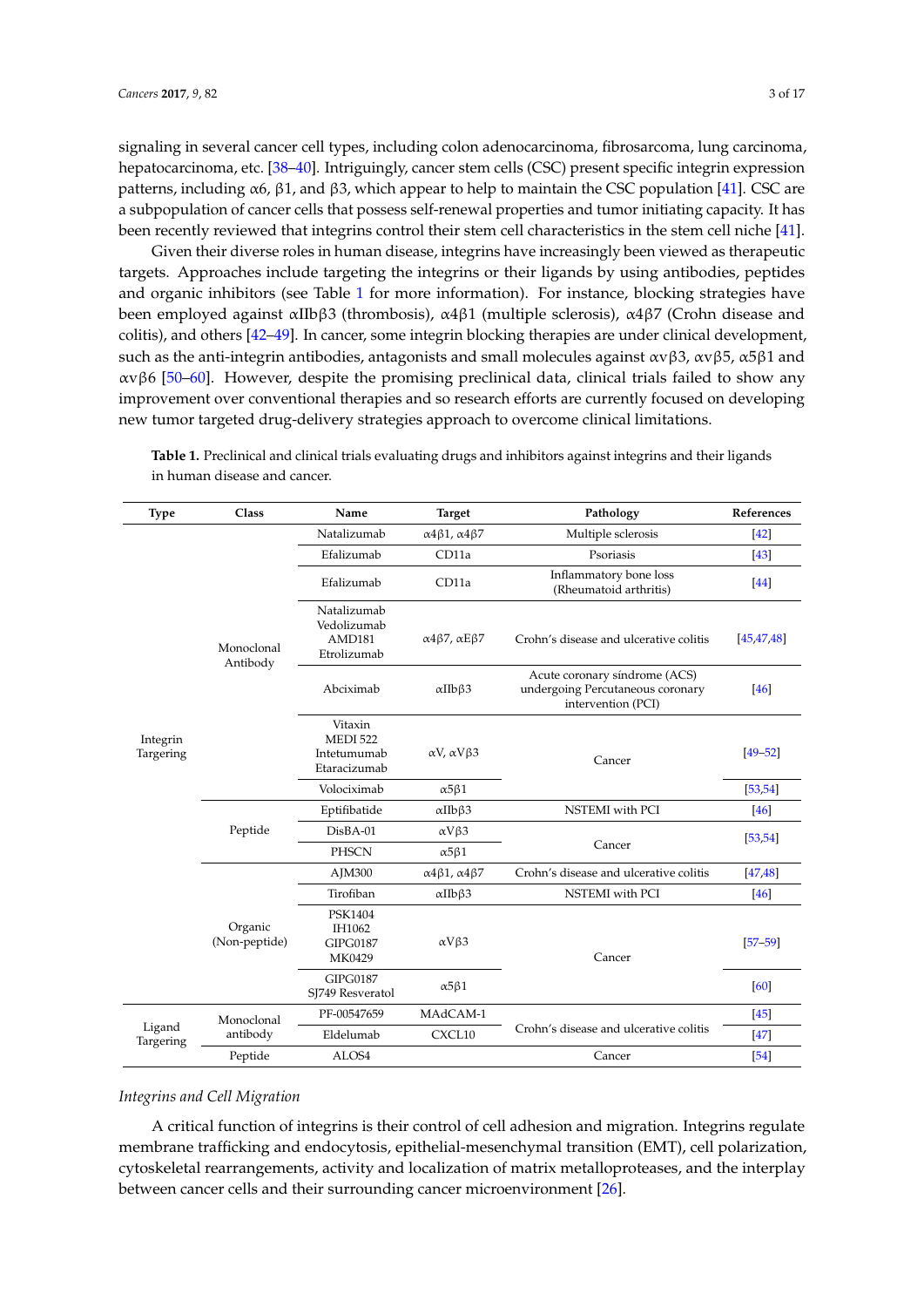Cancer cell migration is a complex process involving many molecular interactions. However, integrins orchestrate at least some of these processes including the interaction between cell receptors and the ECM, and the integration of signals that modulate migration rate and cell phenotype. It is worthy of note that migration in the 3D ECM presents substantial differences to 2D in vitro culture conditions. Most notably, nuclear deformability appears to be the limiting factor for effective cell migration in these more confined physiological conditions [\[61\]](#page-12-2). In general, integrins are fundamental for normal and cancer cells to sense the mechanobiological signals from the microenvironment [\[62\]](#page-12-3). Several modes of cancer cell migration in confined conditions have been reported, such as collective and single cell migration and movement through specific ECM regions acting as migrating tracks [\[62\]](#page-12-3). In the case of single cell migration, receptor adhesion and actomyosin contractility are critical determinants of these migration types, which include lobopodial, lamellipodial, "fibroblast-ameboidal" (A1), Bleb-ameboidal (A2), and osmotic engine models [\[62,](#page-12-3)[63\]](#page-12-4). Moreover, depletion of integrin, talin or vinculin did not affect specific cell morphologies [\[64\]](#page-12-5), suggesting that blocking integrins might induce switch between these phenotypes and reduces the cell migration. These molecular mechanisms have been recently reviewed and are not subject of this review.

One remarkable aspect of the 3D environment surrounding cancer cells is that it is often altered, both in terms of the specific cellular constituents present and the organization of the cellular microenvironment, when compared with normal ECM. For instance, in breast cancer there is a correlation between the ECM stiffness and the malignant and invasive phenotype of mammary epithelial cells [\[65,](#page-12-6)[66\]](#page-12-7). The integrin "adhesome" has been extensively studied and divided according to the FAK/Paxillin, Talin/Vinculin, ILK/Kindlin, and α-Actinin/Zyxin pathways [\[67\]](#page-12-8). These specific integrin adhesome molecular partners are promising therapeutic targets to reduce cancer invasion [\[68\]](#page-12-9). However, how these molecules control nuclear changes in migrating cancer cells is yet to be fully elucidated.

Despite the canonical function of integrins during cell migration in 2D, cancer cells can use integrin-dependent and independent mechanisms to migrate under 3D conditions. For instance, blocking or knocking-out integrins and their associated partner molecules does not affect cell migration of normal immune cells and leukemic cells in 3D conditions in vitro and in vivo [\[69](#page-12-10)[–71\]](#page-12-11). In spite of this, other evidence illustrates that integrins might be involved in immune cell infiltration, demonstrating that both integrin-dependent and independent migration is possible under different conditions [\[72–](#page-12-12)[74\]](#page-12-13). For cancer cells, integrins and their associated glycoproteins have been shown to support cancer cell adhesion and contribute to tumor progression and invasive cancer phenotypes [\[75\]](#page-12-14). It is broadly known that integrins are critical for cancer cell migration in confined spaces; although it has been proposed that carcinosarcoma cells are capable of integrin-independent migration [\[76\]](#page-12-15). Integrins and their FA partners drive ECM remodeling and intracellular signals such as PI3K and FAK [\[77,](#page-13-0)[78\]](#page-13-1). Remarkably, integrin recycling and endocytosis also drives cancer cell invasion in 3D environments. For instance, Casswell et al. showed that α5β1 recycling via Rab25 drives cancer cell migration through 3D collagen gels [\[79\]](#page-13-2). Both the stroma and cancer cells control the ECM rigidity, which promotes tumor invasion, invadopodia formation and metastasis via EMT of breast cancer cells induced by the nuclear factor TWIST1 [\[80\]](#page-13-3) and EMT of epithelial cells by modulating TGF signals [\[40\]](#page-11-0). The significance of ECM stiffness and its mechanical properties as has been reviewed recently [\[81\]](#page-13-4). This review suggested that these physical properties of the ECM represented promising therapeutic targets. Herein, it is mandatory to explore new functional connections driven by integrins and their associated molecules during cancer cell migration.

### **3. The Nucleus and Cell Migration**

In order to metastasize, cancer cells have to move through endothelial barriers, stiff ECM and different confined microenvironments [\[82\]](#page-13-5). While migration in 2D does not present space restrictions, in 3D conditions cells must alter their nucleus to facilitate their migration through confined spaces such as interstitial spaces or transendothelial migration [\[83](#page-13-6)[–85\]](#page-13-7). Over the last few years, the notion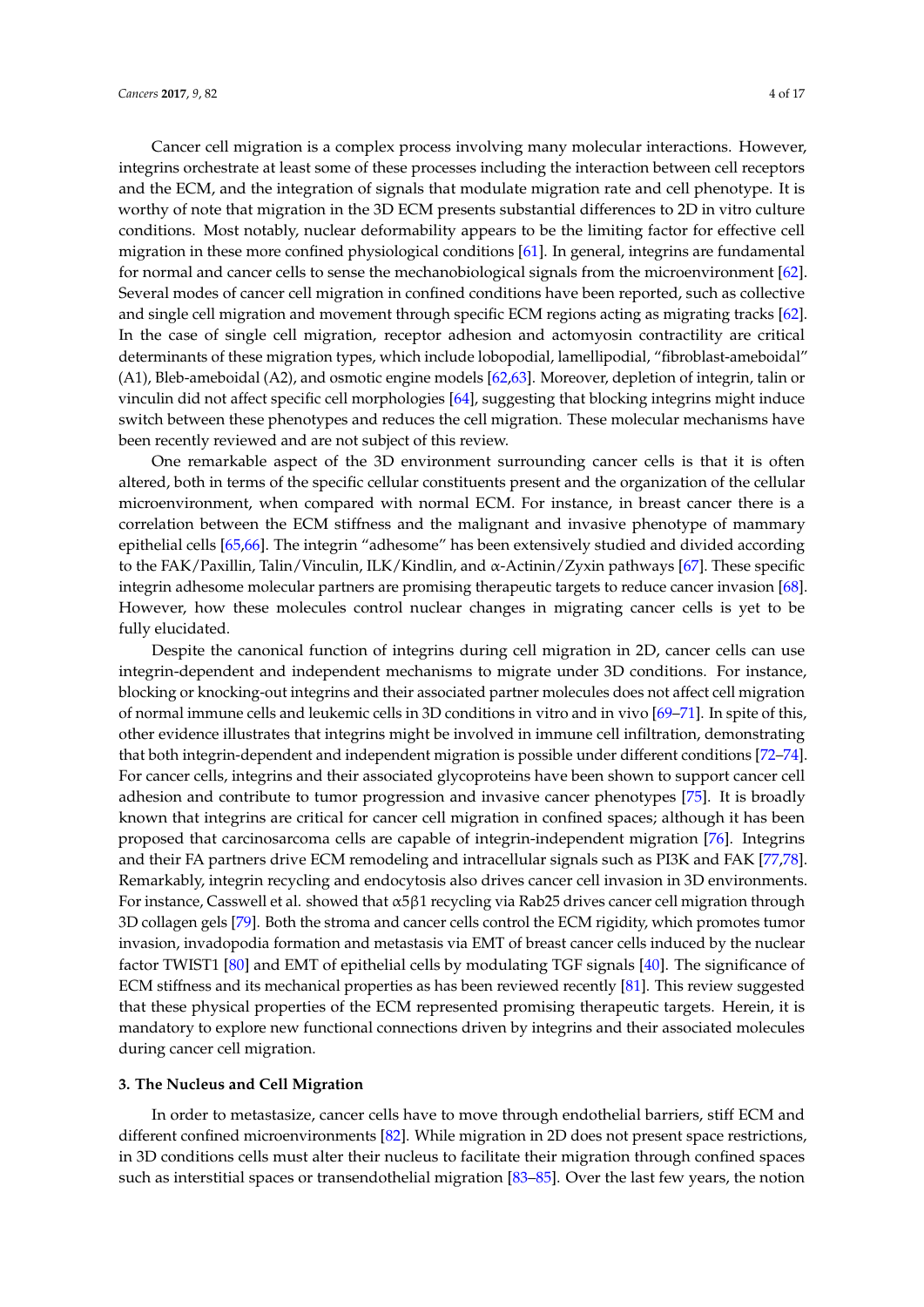of biomechanics and its significance on cell migration and tumor dissemination has gaining research interest. As the nucleus is physically connected to the cytoskeleton and the plasma membrane, the active interplay between the nucleus and the cell body is fundamental during cell migration (Table [2\)](#page-8-0). Therefore, the regulation of the nuclear shape, position and deformation is critical in controlling the migration of both normal and cancer cells.

#### *3.1. Nuclear Translocation and Rotation*

The nucleus has to move coordinately with the cell body, according to cellular tensegrity [\[86\]](#page-13-8). This concept highlights the intracellular filament network that connects cell poles and organelles [\[86\]](#page-13-8). The nucleus might need to rotate in order to align with the axis of migration and behind the centrosome of a polarizing cell. This nuclear rotation depends on microtubules and actomyosin contractility and helps the cell to polarize and move through confined spaces [\[87\]](#page-13-9). Therefore, cytoskeletal rearrangements drive the cell polarity, the leading and trailing edges and internal dynamics. On the other hand, LINC acts as a nuclear node that transmits forces between the cytoskeleton and the nucleus, and its critical for nuclear positioning, reorientation and centrosome attachment to the nucleus [\[88\]](#page-13-10). Swift et al. described how the nuclear translocation is crucial during mesenchymal stem cell migration [\[89\]](#page-13-11). It has been described that nuclear localization has to coordinate with the cell body via actomyosin, which applies pulling and pushing forces on the nucleus rather like a piston. The piston mechanism is a key factor for lobopodial movement of fibroblasts and fibrosarcoma cells [\[90\]](#page-13-12). Thomas et al. have described how the myosin IIA cooperates with vimentin to regulate myosin contractility at the leading edge of breast cancer cells to pull the nucleus [\[91\]](#page-13-13). Myosin IIB localizes at the perinuclear actin rim and the trailing edge, driving nuclear pushing from the cell rear through ECM constrictions [\[91\]](#page-13-13). Microtubules and their associated proteins dynein and kinesin also contribute to nuclear rotation and pulling during cell migration, as reported in myoblasts and neurons [\[92](#page-13-14)[–94\]](#page-13-15). LINC complexes are critical to control and keep the balance of the PMT (point of maximum tension) for the nucleus of migrating fibroblasts [\[95\]](#page-13-16). Furthermore, it has been shown that integrins localize at the leading edge of migrating cells and control actomyosin contractility through the Rho/ROCK axis [\[96\]](#page-13-17). The functional connections between cytoskeleton polarization, internal forces transmitted by LINC complexes and the nuclear forces applied need to be explored to define precisely how cohesive forces control nuclear positioning in cancer cells.

#### *3.2. Nuclear Deformability*

As we introduced previously, nuclear deformability is critical to allow cancer cell migration in confined conditions [\[36\]](#page-10-18). During cell migration, the nucleus becomes more malleable, and sensitive to forces applied from the cytoskeleton. Multiple nuclear components determine the nuclear deformability, including lamins, the chromatin and nucleoplasm. The nuclear lamina is the major contributor to the stiffness and the mechanical properties of the nucleus of lung carcinoma, glioblastoma and mesenchymal stem cells [\[89](#page-13-11)[,97\]](#page-13-18). Lamin A expression and its stoichiometry with respect to lamin B appear to control nuclear stiffness and mechanics [\[97\]](#page-13-18). For instance, expression of lamin A is required for proper nuclear movement, downregulation of E-Cadherin, increase CSC phenotype and cell migration efficiency in colorectal cancer [\[98\]](#page-13-19). Kong et al. described that lamin A overexpression correlates with PI3K/AKT signaling pathway and the malignant behavior of pancreatic cells [\[99\]](#page-14-0). There is evidence that the migration of cancer cells (such as melanoma and neuroblastoma cells) requires reduced levels of lamin A, as lower nuclear stiffness correlates with higher deformability of the nucleus [\[100](#page-14-1)[,101\]](#page-14-2). Furthermore, leading cells at the periphery of tumor xenografts present low lamin A levels suggesting more invasive phenotype than cells located at the center of the tumor [\[97\]](#page-13-18). These controversial findings might be explained by different migration types as well as other nuclear contributors to nuclear deformability and migration. This idea agrees with other publications that present how defective lamin A expression is linked to chromatin structure, LINC expression and localization and cohesive nuclear-cytoskeleton connections in fibroblast and osteosarcoma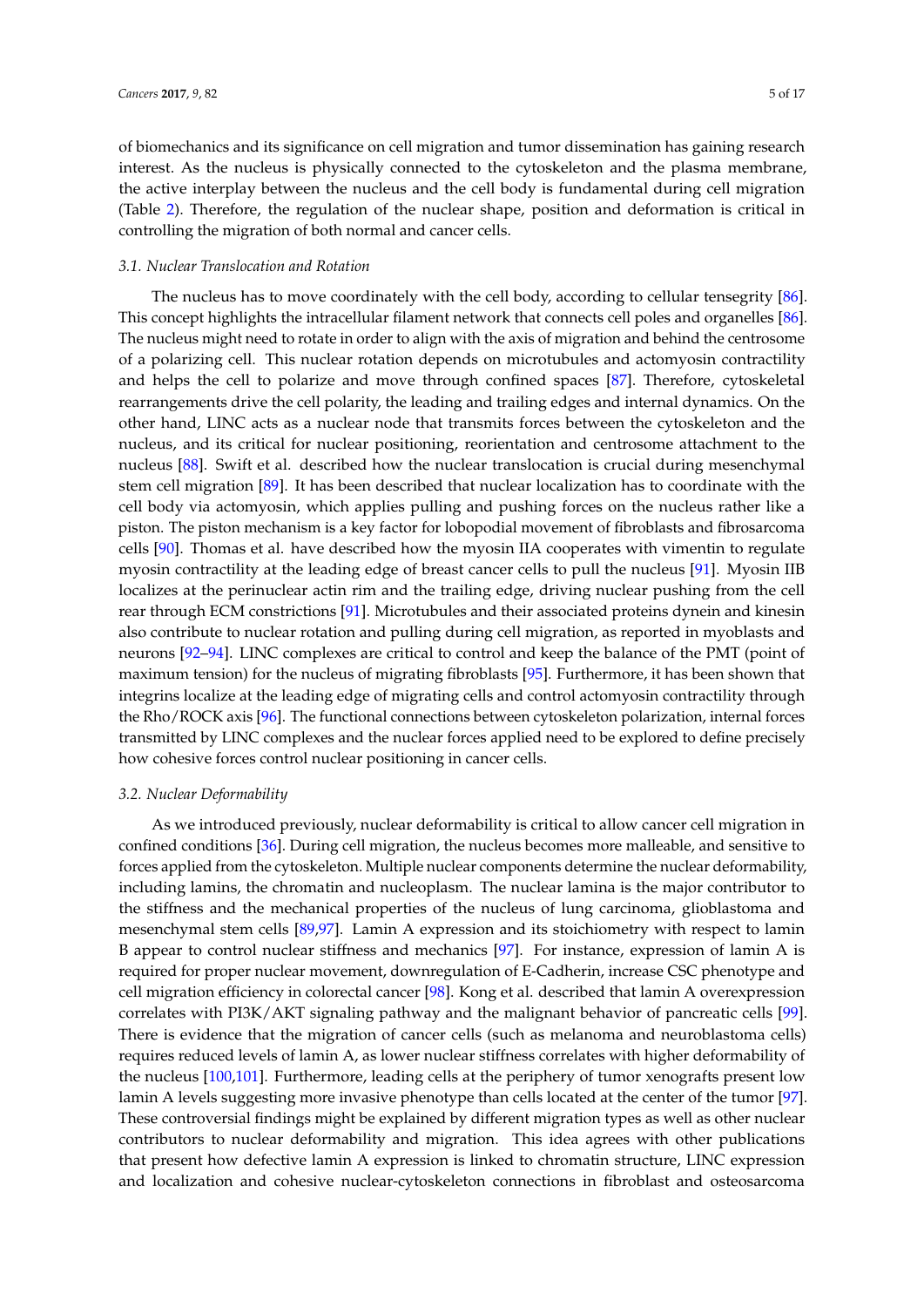cells [\[102](#page-14-3)[,103\]](#page-14-4). Loss of other nucleoskeletal components, such as emerin, also affects the nuclear shape and mechanics of thyroid carcinomas [\[104\]](#page-14-5).

It is now well established that cell migration is associated with epigenetic changes. DNA methylation and histone modifications related to heterochromatin (H4K20me1, H3K27me3 and H3K9me3) are upregulated in several invasive cancer cell types, including breast, ovarian and melanoma cancer cells [\[105](#page-14-6)[–107\]](#page-14-7). Likewise, changes in histone 1 mobility are also related to cell migration [\[105\]](#page-14-6). Chromatin compaction might be coupled to the cytoskeleton to facilitate efficient nuclear positioning and reshaping and to foster biomechanical connections [\[108](#page-14-8)[,109\]](#page-14-9). Epigenetic changes contribute directly to the mechanical properties of the nucleus and are present in specific genomic regions linked to lamins and other nuclear envelope components (lamina-associated domains, LADs) [\[110\]](#page-14-10). This aligns with the novel non-genomic functions assigned to epigenetic changes by Bustin and Misteli [\[111\]](#page-14-11). Furthermore, treatment with the methyltransferase inhibitor MTA (5'-deoxy-5'-methylthioadenosine) reduced chromatin condensation, proliferation and invasion of bladder cancer cells [\[112\]](#page-14-12). In gastric carcinoma cells, the use of decitabine, a DNA methyltransferase inhibitor, impaired cell migration, suggesting this approach as a potential therapeutic strategy against cancer dissemination [\[113\]](#page-14-13). Recently, Maizels et al. demonstrated that tumor progression leads to chromatin plasticity, which in turn controls the invasiveness and proliferation of melanoma cells [\[114\]](#page-14-14). Although high heterochromatin levels increase the nuclear stiffness and might impair cancer cell migration, they also facilitate nuclear reshaping and effective cytoskeletal forces during nuclear translocation. Recently, it has been described that normal and cancer cells present NE rupture and DNA damage during cell migration across narrow 3D spaces [\[115,](#page-14-15)[116\]](#page-14-16). This requires the induction of the DNA damage repair machinery and the endosomal sorting complexes required for transport (ESCRT) III complex and might contribute to genomic instability in cancer cells. This highlights how chromatin structure might compromise cancer cell migration. Moreover, Irianto et al. have described how osteosarcoma cells migrating through narrow spaces present chromatin compaction and defective mobility of DNA repair factors and nucleases [\[117\]](#page-14-17).

Finally, instead of internal nuclear components, such as lamins, LINC complexes and the chromatin, it has been suggested that the cytoplasmic perinuclear cytoskeleton may regulate nuclear deformability through confined conditions. CiAN (confinement induced actin network) define several components such as Arp2/3 and fascin that surround the nucleus and manage its deformation in immune and cancer cells [\[118](#page-14-18)[,119\]](#page-15-0). This opens new research questions and potential therapeutic targets to explore in a future.

# *3.3. Intranuclear Structures*

Cell-ECM interactions can lead to the redistribution of intra-nuclear structures. These nuclear regions might influence nuclear deformability and cell capacity to invade and migrate under constricted conditions. The nucleolus is an ultrastructure composed by multiple proteins and RNAs that regulate nuclear functions such as gene transcription [\[120\]](#page-15-1). It has been reported that the nucleolus localizes opposite the MTOC (Microtubule organizing center) in migrating *Dictyostelium discoideum*, and this localization depends on microtubules [\[121\]](#page-15-2). During development, columnar cells alter the size and structure of the nucleolus according to their migration to villus top [\[122\]](#page-15-3). Other internal nuclear structures reorganized by cell-ECM interactions include Cajal bodies, which are highly mobile and can interact with the nucleolus in HeLa cells, as presented by Platani et al. [\[123\]](#page-15-4).

In addition to nuclear lamina and the chromatin structure, other cytoskeletal components localize in the nucleus and contribute to the nuclear deformability in regulating cell invasiveness. For instance, Rac1 is imported to the nucleus, where Rac controls nuclear shape and chromatin organization and promotes an invasive phenotype of prostatic cancer cells [\[124\]](#page-15-5). Other nuclear and cytoskeleton components regulate chromatin structure; for instance, WASP and FAK translocate from the cytoplasm into the nucleus where they control and interact with specific epigenetic remodelers and histone modifications, such as the protein MBD2 (methyl CpG-binding protein 2) [\[10](#page-9-8)[,12\]](#page-9-13). Also nuclear ERM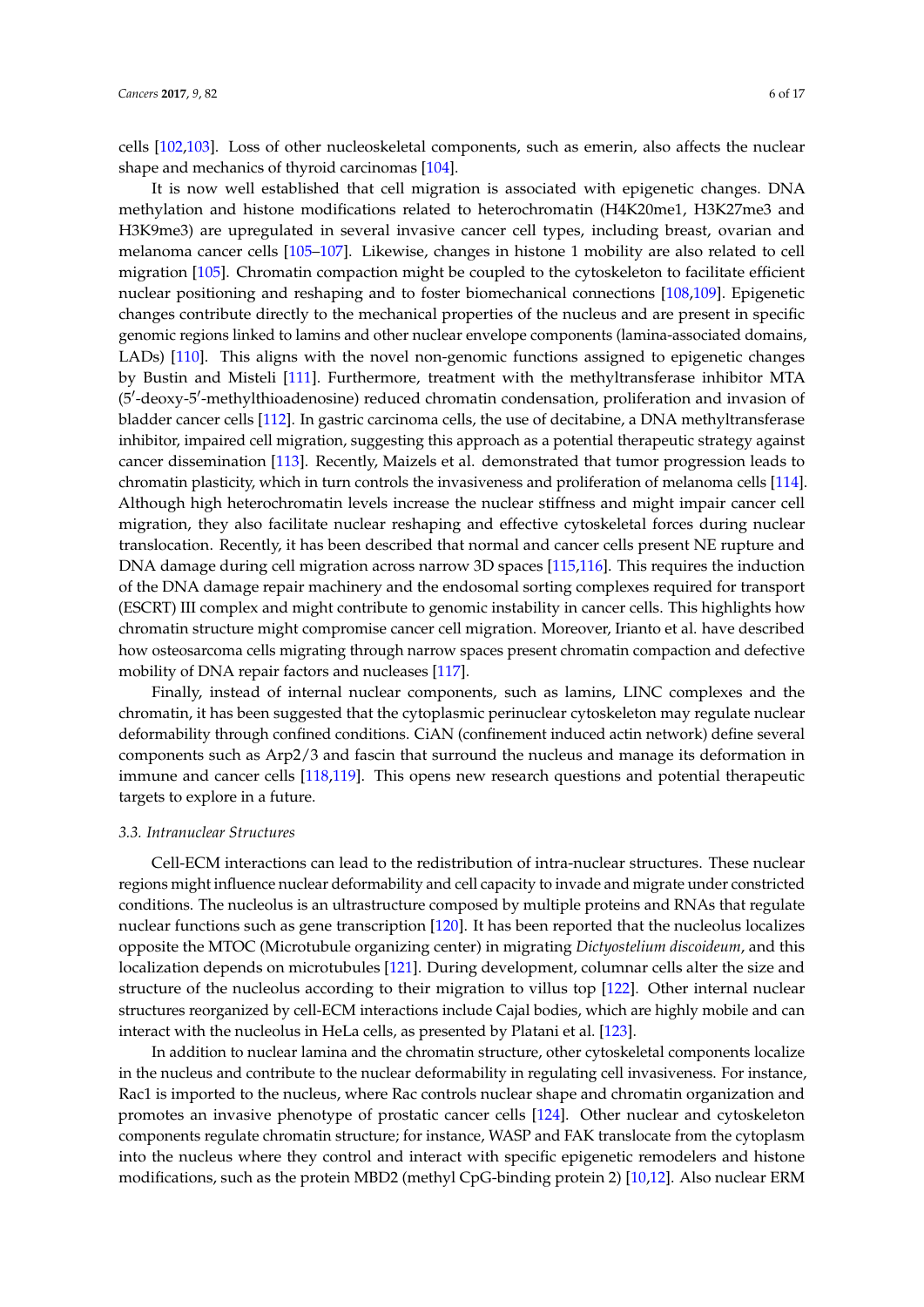proteins control chromatin conformation. For instance, specific phosphorylations of ezrin drive its nuclear localization, which might influence on gene transcription, nuclear shape and mechanics of osteosarcoma cells [\[13\]](#page-9-14). Finally, despite cell tensegrity new evidence demonstrates how the nucleus presents its own mechanical properties. Guilluy et al., showed that nesprin-1 controls the mechanical response of isolated nuclei to external forces, by regulating emerin phosphorylation [\[108\]](#page-14-8). This supports the idea that the nucleus is a mechanosensitive organelle independent of the cytoplasm.

# *3.4. Role of Integrins in Nuclear Modifications*

Integrins are critical for cancer cell migration. Therefore, deciphering their role in nuclear changes and mechanics should expand our knowledge about the molecular mechanisms used during tumor cell migration and metastasis. Migrating cells relocalize several cell components, including MTOC, mitochondria, Golgi apparatus. Currently, we know that integrins drive cell organelle positioning. For instance, the  $\alpha$ 5β1 integrin, via the protooncogene tyrosine-protein kinase Src and MLCK (myosin light chain kinase) activity, controls Golgi distribution in fibroblasts [\[125\]](#page-15-6). It has been reported that in migrating T lymphocytes the integrin LFA-1 (αLβ2) is critical for the redistribution of CG-NAP/AKAP450 protein (centrosome and Golgi localized protein kinase N-associated AKAP protein) [\[126\]](#page-15-7). Regarding centrosome positioning, Hurtado et al. showed how delocalization of the Golgi impairs the polarity axis and migration directionality in epithelial cells [\[127\]](#page-15-8). Also, the centrosomal component, AKAP350 contributes to non-immune cell migration, by controlling the centrosome positioning in hepatocellular carcinoma, liver adenocarcinoma and epithelial cells [\[128\]](#page-15-9). Other organelle redistribution is also controlled by integrins such as mitochondrial relocalization is driven by Miro-1 and dynein during lymphocyte movement and transendothelial migration [\[129\]](#page-15-10). Moreover, Miro-1 and other mitochondrial regulators, such as SNPH (syntaphilin) and kinesin KIF5B, have been defined as cell invasion regulators that connect mitochondria with the cytoskeleton in multiple normal and cancer cell types, including fibroblasts, glioblastoma, prostate cancer and breast adenocarcinomas [\[130\]](#page-15-11).

More than 20 years ago, a connection between integrins, cytoskeleton and nucleus was described [\[131\]](#page-15-12). Since then, novel reports have described how integrin dependent adhesion and signaling govern the positioning and properties of intranuclear components and superstructures during cell migration (see Figure [1\)](#page-7-0). For instance, Poh et al. described that mechanical forces applied through integrins redistribute the interaction and localization of the Cajal Bodies components coilin and SMN in fibroblasts and HeLa cells [\[132\]](#page-15-13). Additionally, actin cytoskeleton and the nuclear lamina, but not microtubules, are critical for force transmission from the integrins into Cajal bodies, supporting an integral signaling network between integrins and nuclear structures [\[132\]](#page-15-13). More recently, it has been unraveled that 3D ECM controls the number of nucleoli and nuclear changes in breast cancer cells, and these changes are  $β1$  integrin dependent  $[133]$ .

Integrins are crucial promoters of epigenetic changes that might contribute to nuclear deformability. For instance, there is a clear interplay between integrins and their associated proteins with histone methyltransferases. The depletion of these epigenetic components impairs proper cell adhesion and cell cycle progression. For instance, EZH2, a key component of H3K27 methylation, regulates cofilin and talin activity and drives the cell migration of lymphocytes and colon carcinoma cells [\[134,](#page-15-15)[135\]](#page-15-16). Also knockdown of mDPY-30, RbBP5 and other subunits of the H3K4 methyltransferase complex regulates the endosomal recycling system and induces cell protrusions and promotes invasion [\[136\]](#page-15-17). This might be connected to integrin trafficking and the ability of cancer cells to recycle cell receptors, and must be addressed in a future.

On the other hand, cell adhesion via integrins promotes epigenetic changes that influence on the nuclear behavior. It has been reported that  $\alpha$ 4 $\beta$ 1 integrin affects H3K9 methylation and nuclear stiffness induced by G9a in lymphocytes. Moreover, inhibition or depletion of G9a abrogates cell migration [\[137\]](#page-15-18). Accordingly, myeloma cell adhesion (presumably mediated by  $\alpha$ 5 $\beta$ 1 and  $\alpha$ 4 $\beta$ 1 integrins) upregulates several epigenetic modifications that protect cells from apoptosis [\[138\]](#page-16-0). Aligning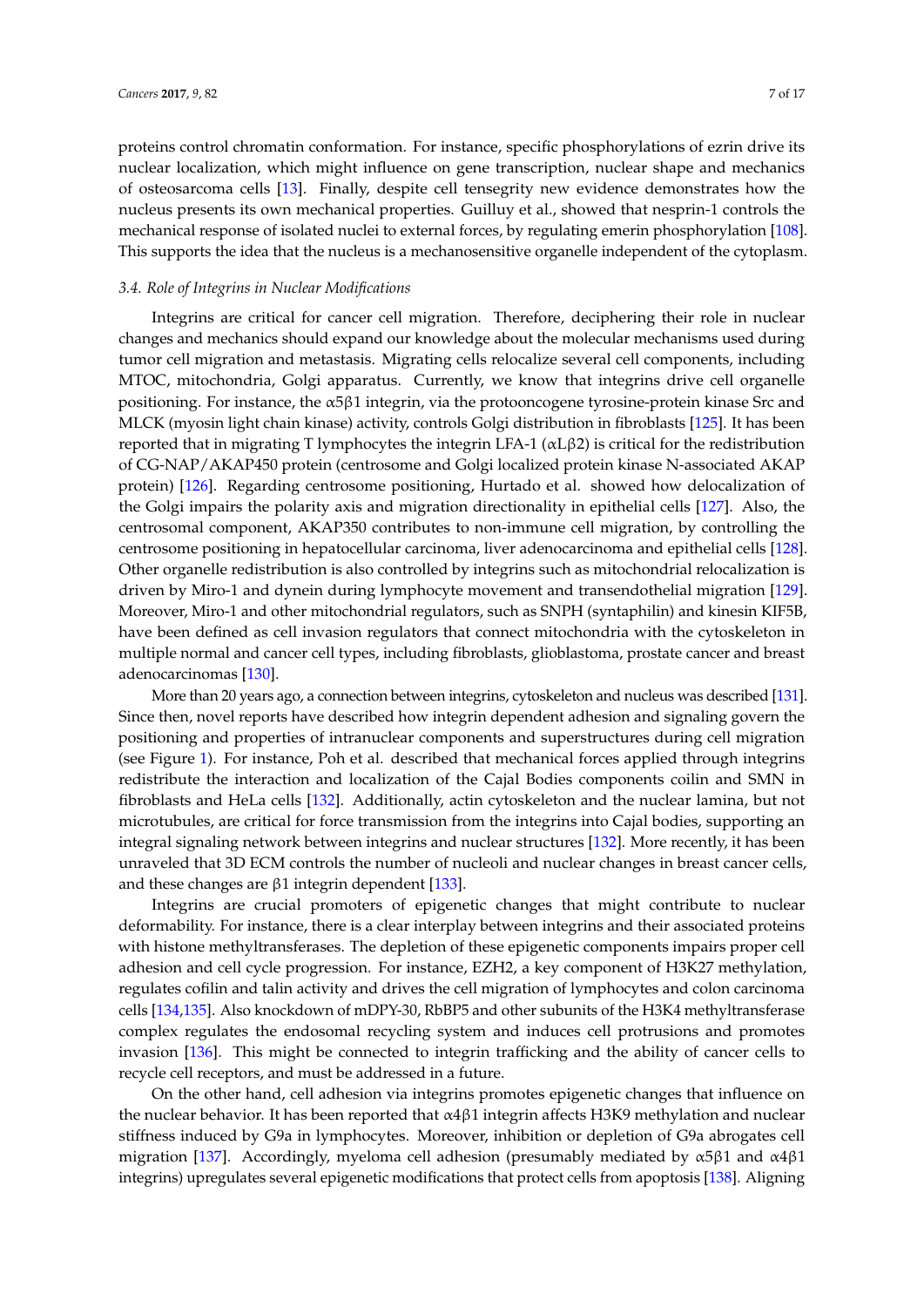with this, it has been reported that fibroblasts regulate actomyosin and cytoskeletal forces in respond to ECM and constricted conditions, which affect lamin A expression, heterochromatin levels and telomere dynamics [\[84\]](#page-13-20). Other FA components act as fundamental mechanotransductors to transmit external forces into nuclear changes, including gene expression. For instance, cell culture in stiff ECM leads to the translocation of YAP (Yes associated protein) into the nucleus to active SMAD factors transcription of breast and squamous cell carcinoma [\[139\]](#page-16-1). Also the interplay between integrins and their FA partners and the regulation of DNA repair molecules must still be explored to determine new mechano-therapies [\[115\]](#page-14-15). Together, this suggests that integrin-mediated adhesion control chromatin dynamics and epigenetic changes that regulate gene expression, nuclear mechanics and cell migration.

<span id="page-7-0"></span>

**Figure 1.** Schematic representation of the interplay between integrins and nuclear changes. Multiple external stimuli from the tumor microenvironment control integrin-mediated signals. The cytoskeleton and protein kinases transmit these signals from the cell surface into the nucleus. These downstream pathways contribute to (I) nuclear mechanics and deformability (mainly regulated by lamins, LINC (Linker of nucleoskeleton and cytoskeleton) complexes, the perinuclear cytoskeleton and the chromatin); (II) the rotation and movement of the nucleus (critical for specific cell migration types, such as lobopodial migration); and (III) the intranuclear disposition. Together, the interplay between integrins and nucleus support cancer cell migration and dissemination through constricted conditions.

As we discussed in the previous section, the nucleus must rotate and move according to the cell body and the dynamic contractile forces applied by the actomyosin cytoskeleton. Remarkably, inhibition of αvβ3 and β1 integrins, blocks the internal pressure in fibroblast lobopodial migration [\[140\]](#page-16-2). This nuclear mechanism requires nesprin-3 and lamin A during this integrin-dependent adhesion [\[140\]](#page-16-2). The levels of β3 integrins depend on the external stimuli and metastatic microenvironment of several cancer cell types, including adenocarcinoma, breast cancer and squamous lung cancer [\[141,](#page-16-3)[142\]](#page-16-4). This suggests that cancer cells might regulate the expression of β3 integrins to switch to nuclear piston cancer cell invasion or the canonical ECM degradation via MMPs.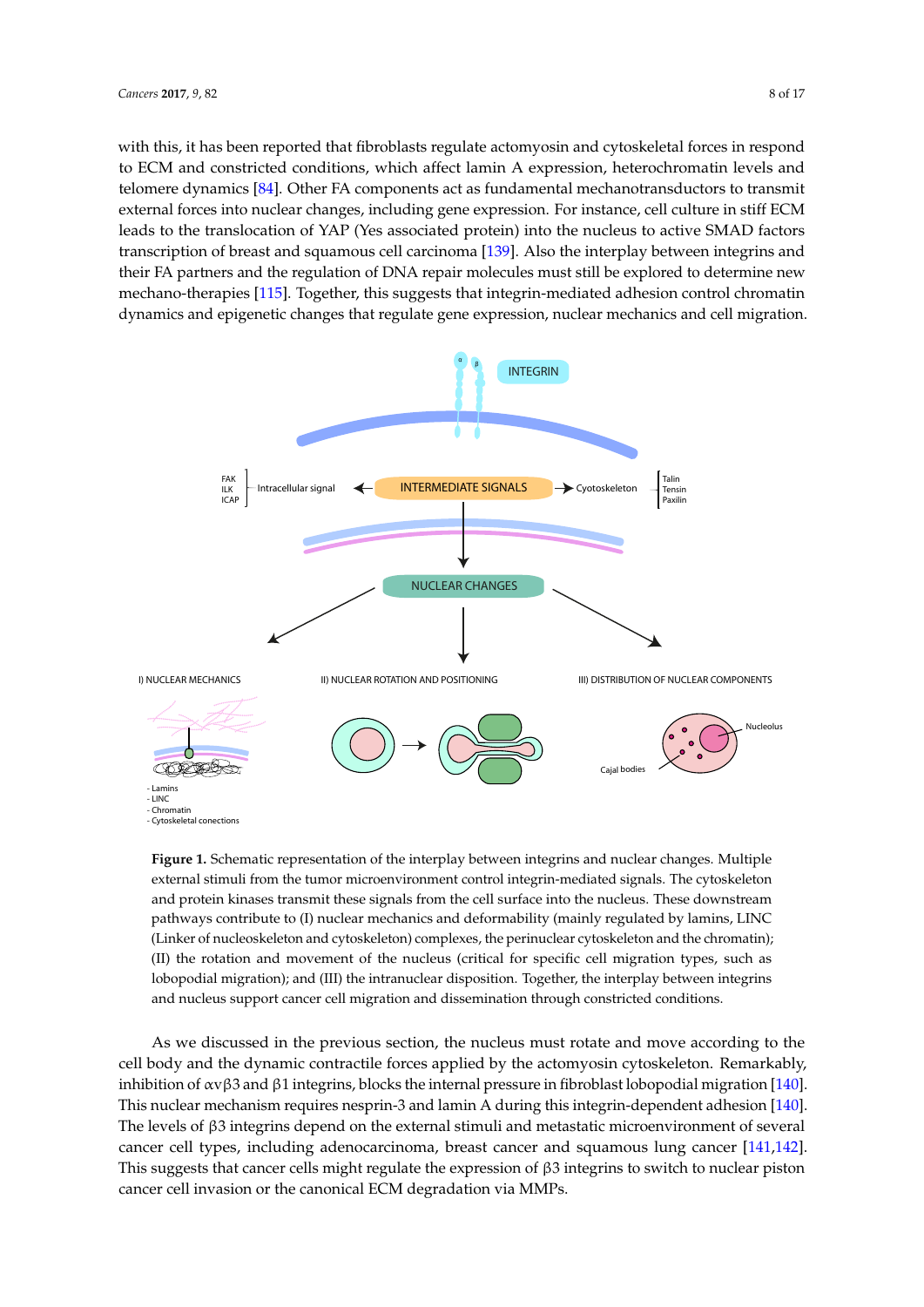Together these results explore the molecular and functional connections between the integrins and the nucleus, and support the idea that integrins might act as cellular and nuclear governors during cancer cell migration.

<span id="page-8-0"></span>

| <b>Nuclear Function</b>          | Element                  | Reference                |  |
|----------------------------------|--------------------------|--------------------------|--|
|                                  | Lamin A and C            | [89, 97]                 |  |
|                                  | Lamin B                  | [89, 97]                 |  |
|                                  | H3K9me3                  |                          |  |
| Nuclear deformability            | H3K27me3                 | [84,105-107,114,137,139] |  |
|                                  | H4K20me1                 |                          |  |
|                                  | Perinuclear cytoskeleton | [118, 119]               |  |
|                                  | <b>Nucleolus</b>         | [121, 122]               |  |
| Nuclear disposition              | Cajal bodies             | [123]                    |  |
|                                  | Microtubules             | [87, 93, 94]             |  |
|                                  | Dynein                   | [93, 94]                 |  |
| Nuclear rotation and positioning | Kinesin                  | [93]                     |  |
|                                  | LINC complex             | [86, 88]                 |  |
|                                  | Actomyosin               | [87, 89]                 |  |

**Table 2.** Overview of the nuclear changes that facilitate cell migration.

# **4. Conclusions and Perspectives**

Over the past years, research has focused on the role of integrins during cell migration. Research has shown that integrins govern, through multiple intracellular pathways, many physiological processes including cell adhesion, survival, cell cycle and migration. This has led to a deeper understanding of their contribution to cancer progression and the development of several therapeutic strategies for the treatment of cancers and other human diseases. Unfortunately, clinical trials targeting cancer metastasis using integrin inhibition did not yield successful results. The challenge now is to define and identify novel therapeutic targets linked to integrins that might serve as more effective therapeutic opportunities. Once such potential opportunity comes from the insight that integrins play a critical role in modulating the physical structure of the nucleus in order to promote the movement of cancer cells through interstitial spaces and constricted environments. It is well known that cancer cells migrate and colonize of metastatic niches, which act as sanctuaries to protect cancer cells from existing chemo- and radiotherapies. In this review, we discussed the expansion of our knowledge of integrin-mediated confined migration with a view towards using this knowledge to develop novel treatments and improve the effectiveness of conventional therapies.

New advances in our understanding have shed light on how the physical shape and structure of the nucleus controls the migration of normal and cancer cells. Nuclear components, such as lamins, histones and nucleoskeletal proteins can change the ability of cells to translocate their nuclei or modify their mechanical properties to squeeze through narrow spaces. Here, we have reviewed some recent discoveries describing functional links between integrins with nuclear components and changes in nuclear deformability. Integrins are directly involved in the three main nuclear changes explored in this review, which includes nuclear translocation, nuclear deformability and functional connections with other intranuclear structures such as the nucleolus. Beyond our current knowledge about nuclear changes induced by integrins, additional research is clearly required to identify new targets against cancer migration and infiltration. Significant open questions remain to be elucidated, regarding to the molecular mechanisms connecting integrins with nuclear changes, and whether these require only require nucleus-cytoskeletal connections or whether signaling pathways might be also involved. Still, how alterations in the nuclear lamina, chromatin conformation, nucleoli number, etc. orchestrate nuclear structure and the mechanical properties of cancer cells need to be clarified. Exploring these questions would be extremely valuable to identify specific mechanisms used by migrating cells and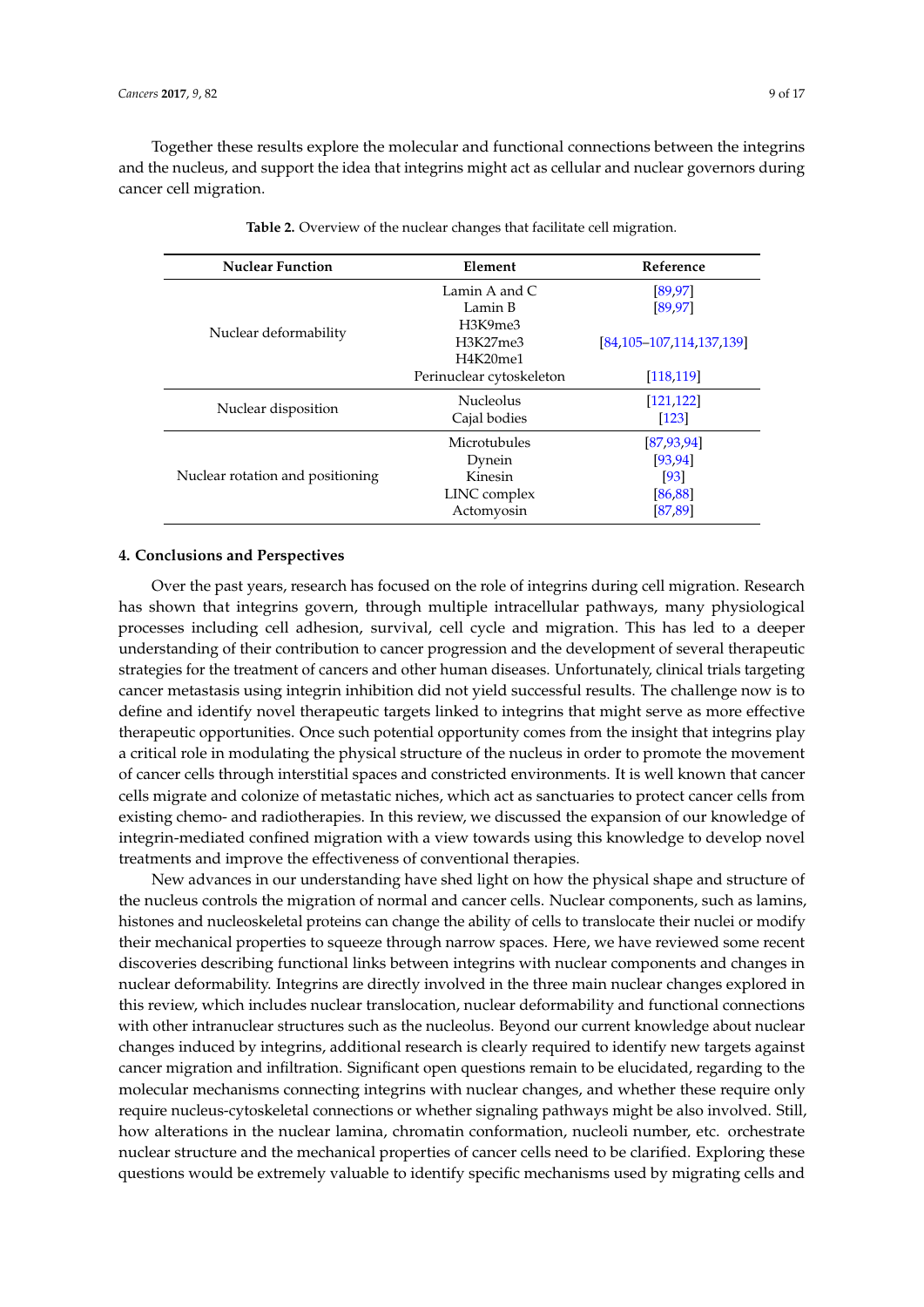whether any of these are specific to cancer cells. This in turn may open up an important new field of cancer research in the future and provide novel translational treatments against cancer dissemination.

**Acknowledgments:** The authors thank members of the Department of Microbiology I, University Complutense of Madrid for critical feedback and insightful comments. We also thank Chris Pepper (Brighton and Sussex Medial School, UK) for kindly editing the text. Elena Madrazo was supported by a fellowship for Fondo de Garantía de Empleo Juvenil from Comunidad de Madrid. Javier Redondo-Muñoz is currently funded by the Spanish Ministry of Economy and Competitiveness (RYC-2015-18497).

**Author Contributions:** Elena Madrazo and Javier Redondo-Muñoz wrote the paper. Andrea Cordero Conde contributed to the manuscript and prepared the figures.

**Conflicts of Interest:** The authors declare no conflict of interest.

# **References**

- <span id="page-9-0"></span>1. Zink, D.; Fischer, A.H.; Nickerson, J.A. Nuclear structure in cancer cells. *Nat. Rev. Cancer* **2004**, *4*, 677–687. [\[CrossRef\]](http://dx.doi.org/10.1038/nrc1430) [\[PubMed\]](http://www.ncbi.nlm.nih.gov/pubmed/15343274)
- 2. Lever, E.; Sheer, D. The role of nuclear organization in cancer. *J. Pathol.* **2010**, *220*, 114–125. [\[CrossRef\]](http://dx.doi.org/10.1002/path.2651) [\[PubMed\]](http://www.ncbi.nlm.nih.gov/pubmed/19927301)
- <span id="page-9-1"></span>3. De Las Heras, J.I.; Schirmer, E.C. The nuclear envelope and cancer: A diagnostic perspective and historical overview. *Adv. Exp. Med. Biol.* **2014**, *773*, 5–26. [\[CrossRef\]](http://dx.doi.org/10.1007/978-1-4899-8032-8_1) [\[PubMed\]](http://www.ncbi.nlm.nih.gov/pubmed/24563341)
- <span id="page-9-2"></span>4. Bussolati, G.; Marchio, C.; Gaetano, L.; Lupo, R.; Sapino, A. Pleomorphism of the nuclear envelope in breast cancer: A new approach to an old problem. *J. Cell. Mol. Med.* **2008**, *12*, 209–218. [\[CrossRef\]](http://dx.doi.org/10.1111/j.1582-4934.2007.00176.x) [\[PubMed\]](http://www.ncbi.nlm.nih.gov/pubmed/18053086)
- <span id="page-9-3"></span>5. De Sandre-Giovannoli, A.; Bernard, R.; Cau, P.; Navarro, C.; Amiel, J.; Boccaccio, I.; Lyonnet, S.; Stewart, C.L.; Munnich, A.; Le Merrer, M.; et al. Lamin a truncation in Hutchinson-Gilford progeria. *Science* **2003**, *300*, 2055. [\[CrossRef\]](http://dx.doi.org/10.1126/science.1084125) [\[PubMed\]](http://www.ncbi.nlm.nih.gov/pubmed/12702809)
- <span id="page-9-4"></span>6. Padiath, Q.S.; Saigoh, K.; Schiffmann, R.; Asahara, H.; Yamada, T.; Koeppen, A.; Hogan, K.; Ptacek, L.J.; Fu, Y.H. Lamin B1 duplications cause autosomal dominant leukodystrophy. *Nat. Genet.* **2006**, *38*, 1114–1123. [\[CrossRef\]](http://dx.doi.org/10.1038/ng1872) [\[PubMed\]](http://www.ncbi.nlm.nih.gov/pubmed/16951681)
- <span id="page-9-5"></span>7. Martins, R.P.; Finan, J.D.; Guilak, F.; Lee, D.A. Mechanical regulation of nuclear structure and function. *Annu. Rev. Biomed. Eng.* **2012**, *14*, 431–455. [\[CrossRef\]](http://dx.doi.org/10.1146/annurev-bioeng-071910-124638) [\[PubMed\]](http://www.ncbi.nlm.nih.gov/pubmed/22655599)
- <span id="page-9-6"></span>8. Dechat, T.; Pfleghaar, K.; Sengupta, K.; Shimi, T.; Shumaker, D.K.; Solimando, L.; Goldman, R.D. Nuclear lamins: Major factors in the structural organization and function of the nucleus and chromatin. *Genes Dev.* **2008**, *22*, 832–853. [\[CrossRef\]](http://dx.doi.org/10.1101/gad.1652708) [\[PubMed\]](http://www.ncbi.nlm.nih.gov/pubmed/18381888)
- <span id="page-9-7"></span>9. Kaminski, A.; Fedorchak, G.R.; Lammerding, J. The cellular mastermind(?)—Mechanotransduction and the nucleus. *Prog. Mol. Biol. Transl. Sci.* **2014**, *126*, 157–203. [\[CrossRef\]](http://dx.doi.org/10.1016/B978-0-12-394624-9.00007-5) [\[PubMed\]](http://www.ncbi.nlm.nih.gov/pubmed/25081618)
- <span id="page-9-8"></span>10. Sadhukhan, S.; Sarkar, K.; Taylor, M.; Candotti, F.; Vyas, Y.M. Nuclear role of WASp in gene transcription is uncoupled from its ARP2/3-dependent cytoplasmic role in actin polymerization. *J. Immunol.* **2014**, *193*, 150–160. [\[CrossRef\]](http://dx.doi.org/10.4049/jimmunol.1302923) [\[PubMed\]](http://www.ncbi.nlm.nih.gov/pubmed/24872192)
- 11. Falahzadeh, K.; Banaei-Esfahani, A.; Shahhoseini, M. The potential roles of actin in the nucleus. *Cell J.* **2015**, *17*, 7–14. [\[CrossRef\]](http://dx.doi.org/10.22074/cellj.2015.507) [\[PubMed\]](http://www.ncbi.nlm.nih.gov/pubmed/25870830)
- <span id="page-9-13"></span>12. Lim, S.T.; Chen, X.L.; Lim, Y.; Hanson, D.A.; Vo, T.T.; Howerton, K.; Larocque, N.; Fisher, S.J.; Schlaepfer, D.D.; Ilic, D. Nuclear FAK promotes cell proliferation and survival through FERM-enhanced *p*53 degradation. *Mol. Cell* **2008**, *29*, 9–22. [\[CrossRef\]](http://dx.doi.org/10.1016/j.molcel.2007.11.031) [\[PubMed\]](http://www.ncbi.nlm.nih.gov/pubmed/18206965)
- <span id="page-9-14"></span>13. Di Cristofano, C.; Leopizzi, M.; Miraglia, A.; Sardella, B.; Moretti, V.; Ferrara, A.; Petrozza, V.; Della Rocca, C. Phosphorylated ezrin is located in the nucleus of the osteosarcoma cell. *Mod. Pathol.* **2010**, *23*, 1012–1020. [\[CrossRef\]](http://dx.doi.org/10.1038/modpathol.2010.77) [\[PubMed\]](http://www.ncbi.nlm.nih.gov/pubmed/20348881)
- <span id="page-9-9"></span>14. Sathe, A.R.; Shivashankar, G.V.; Sheetz, M.P. Nuclear transport of paxillin depends on focal adhesion dynamics and FAT domains. *J. Cell Sci.* **2016**, *129*, 1981–1988. [\[CrossRef\]](http://dx.doi.org/10.1242/jcs.172643) [\[PubMed\]](http://www.ncbi.nlm.nih.gov/pubmed/27068537)
- <span id="page-9-10"></span>15. Kouzarides, T. Chromatin modifications and their function. *Cell* **2007**, *128*, 693–705. [\[CrossRef\]](http://dx.doi.org/10.1016/j.cell.2007.02.005) [\[PubMed\]](http://www.ncbi.nlm.nih.gov/pubmed/17320507)
- <span id="page-9-11"></span>16. Dawson, M.A.; Kouzarides, T.; Huntly, B.J. Targeting epigenetic readers in cancer. *N. Engl. J. Med.* **2012**, *367*, 647–657. [\[CrossRef\]](http://dx.doi.org/10.1056/NEJMra1112635) [\[PubMed\]](http://www.ncbi.nlm.nih.gov/pubmed/22894577)
- <span id="page-9-12"></span>17. You, J.S.; Jones, P.A. Cancer genetics and epigenetics: Two sides of the same coin. *Cancer Cell* **2012**, *22*, 9–20. [\[CrossRef\]](http://dx.doi.org/10.1016/j.ccr.2012.06.008) [\[PubMed\]](http://www.ncbi.nlm.nih.gov/pubmed/22789535)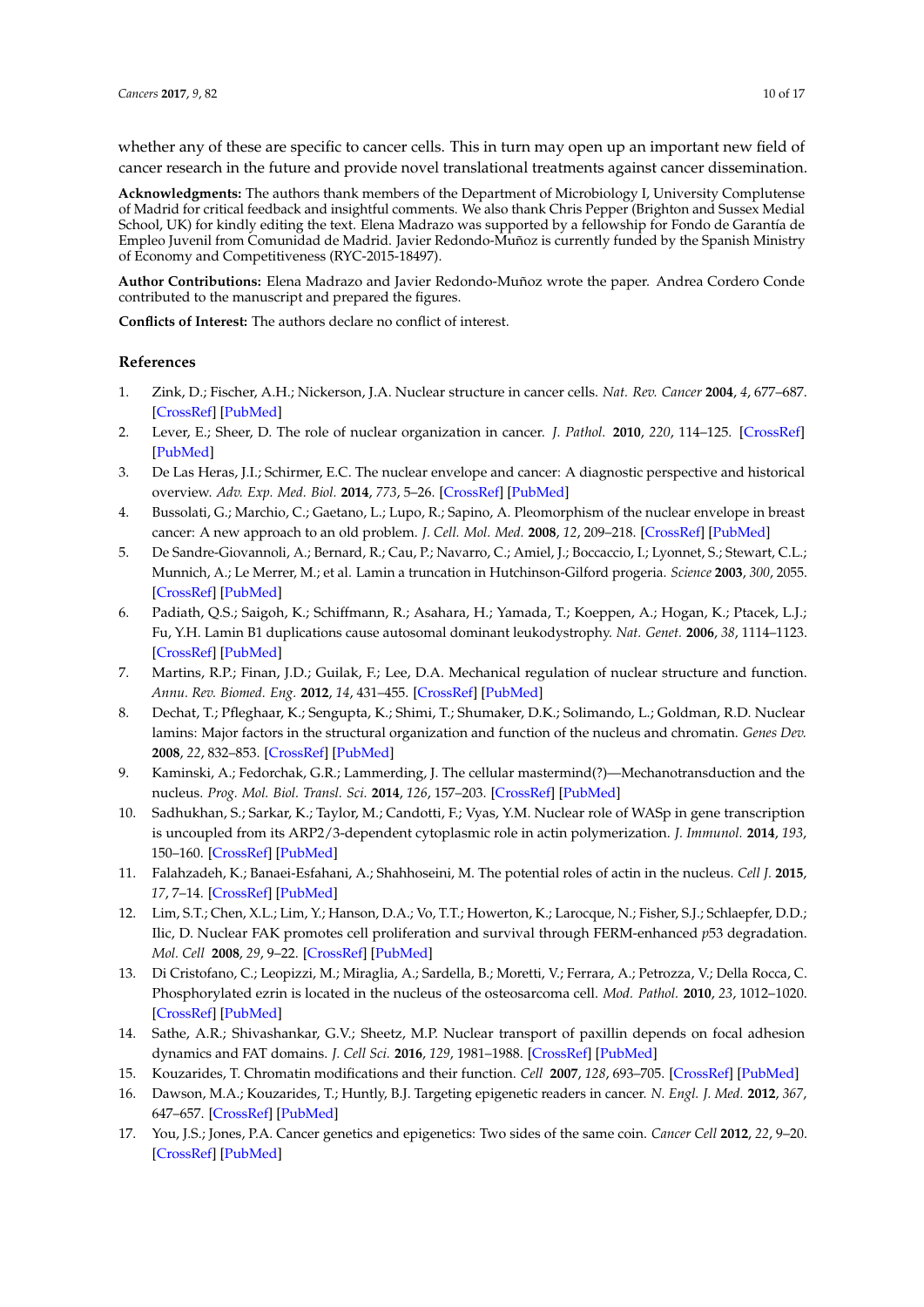- <span id="page-10-0"></span>18. Tamkun, J.W.; DeSimone, D.W.; Fonda, D.; Patel, R.S.; Buck, C.; Horwitz, A.F.; Hynes, R.O. Structure of integrin, a glycoprotein involved in the transmembrane linkage between fibronectin and actin. *Cell* **1986**, *46*, 271–282. [\[CrossRef\]](http://dx.doi.org/10.1016/0092-8674(86)90744-0)
- <span id="page-10-1"></span>19. Ruoslahti, E.; Giancotti, F.G. Integrins and tumor cell dissemination. *Cancer Cells* **1989**, *1*, 119–126. [\[PubMed\]](http://www.ncbi.nlm.nih.gov/pubmed/2701367)
- <span id="page-10-2"></span>20. Hynes, R.O. Integrins: Bidirectional, allosteric signaling machines. *Cell* **2002**, *110*, 673–687. [\[CrossRef\]](http://dx.doi.org/10.1016/S0092-8674(02)00971-6)
- <span id="page-10-3"></span>21. Humphries, J.D.; Byron, A.; Humphries, M.J. Integrin ligands at a glance. *J. Cell Sci.* **2006**, *119*, 3901–3903. [\[CrossRef\]](http://dx.doi.org/10.1242/jcs.03098) [\[PubMed\]](http://www.ncbi.nlm.nih.gov/pubmed/16988024)
- <span id="page-10-4"></span>22. Campbell, I.D.; Humphries, M.J. Integrin structure, activation, and interactions. *Cold Spring Harb. Perspect. Biol.* **2011**, *3*, 004994. [\[CrossRef\]](http://dx.doi.org/10.1101/cshperspect.a004994) [\[PubMed\]](http://www.ncbi.nlm.nih.gov/pubmed/21421922)
- <span id="page-10-5"></span>23. Pan, L.; Zhao, Y.; Yuan, Z.; Qin, G. Research advances on structure and biological functions of integrins. *Springerplus.* **2016**, *5*, 1094. [\[CrossRef\]](http://dx.doi.org/10.1186/s40064-016-2502-0) [\[PubMed\]](http://www.ncbi.nlm.nih.gov/pubmed/27468395)
- <span id="page-10-6"></span>24. Schwartz, M.A.; Schaller, M.D.; Ginsberg, M.H. Integrins: Emerging paradigms of signal transduction. *Annu. Rev. Cell Dev. Biol.* **1995**, *11*, 549–599. [\[CrossRef\]](http://dx.doi.org/10.1146/annurev.cb.11.110195.003001) [\[PubMed\]](http://www.ncbi.nlm.nih.gov/pubmed/8689569)
- <span id="page-10-7"></span>25. Cox, D.; Brennan, M.; Moran, N. Integrins as therapeutic targets: Lessons and opportunities. *Nat. Rev. Drug Discov.* **2010**, *9*, 804–820. [\[CrossRef\]](http://dx.doi.org/10.1038/nrd3266) [\[PubMed\]](http://www.ncbi.nlm.nih.gov/pubmed/20885411)
- <span id="page-10-8"></span>26. Hamidi, H.; Pietilä, M.; Ivaska, J. The complexity of integrins in cancer and new scopes for therapeutic targeting. *Br. J. Cancer* **2016**, *115*, 1017–1023. [\[CrossRef\]](http://dx.doi.org/10.1038/bjc.2016.312) [\[PubMed\]](http://www.ncbi.nlm.nih.gov/pubmed/27685444)
- <span id="page-10-9"></span>27. Goodman, S.L.; Picard, M. Integrins as therapeutic targets. *Trends Pharmacol. Sci.* **2012**, *33*, 405–412. [\[CrossRef\]](http://dx.doi.org/10.1016/j.tips.2012.04.002) [\[PubMed\]](http://www.ncbi.nlm.nih.gov/pubmed/22633092)
- <span id="page-10-10"></span>28. Boudjadi, S.; Carrier, J.C.; Groulx, J.F.; Beaulieu, J.F. Integrin α1β1 expression is controlled by c-MYC in colorectal cancer cells. *Oncogene* **2016**, *35*, 1671–1678. [\[CrossRef\]](http://dx.doi.org/10.1038/onc.2015.231) [\[PubMed\]](http://www.ncbi.nlm.nih.gov/pubmed/26096932)
- <span id="page-10-11"></span>29. Shibue, T.; Weinberg, R.A. Integrin beta1-focal adhesion kinase signaling directs the proliferation of metastatic cancer cells dissemi-nated in the lungs. *Proc. Natl. Acad. Sci. USA* **2009**, *106*, 10290–10295. [\[CrossRef\]](http://dx.doi.org/10.1073/pnas.0904227106) [\[PubMed\]](http://www.ncbi.nlm.nih.gov/pubmed/19502425)
- <span id="page-10-12"></span>30. Gilmore, A.P.; Metcalfe, A.D.; Romer, L.H.; Streuli, C.H. Integrin-medi-ated survival signals regulate the apoptotic function of Bax through its conformation and subcellular localization. *J. Cell Biol.* **2000**, *149*, 431–446. [\[CrossRef\]](http://dx.doi.org/10.1083/jcb.149.2.431) [\[PubMed\]](http://www.ncbi.nlm.nih.gov/pubmed/10769034)
- <span id="page-10-13"></span>31. Redondo-Muñoz, J.; Ugarte-Berzal, E.; Terol, M.J.; Van den Steen, P.E.; Hernández del Cerro, M.; Roderfeld, M.; Roeb, E.; Opdenakker, G.; García-Marco, J.A.; García-Pardo, A. Matrix metalloproteinase-9 promotes chronic lymphocytic leukemia b cell survival through its hemopexin domain. *Cancer Cell* **2010**, *17*, 160–172. [\[CrossRef\]](http://dx.doi.org/10.1016/j.ccr.2009.12.044) [\[PubMed\]](http://www.ncbi.nlm.nih.gov/pubmed/20159608)
- <span id="page-10-14"></span>32. Martínez-Moreno, M.; Leiva, M.; Aguilera-Montilla, N.; Sevilla-Movilla, S.; Isern de Val, S.; Arellano-Sánchez, N.; Gutiérrez, N.C.; Maldonado, R.; Martínez-López, J.; Buño, I.; et al. In vivo adhesion of malignant B cells to bone marrow microvasculature is regulated by α4β1 cytoplasmic-binding proteins. *Leukemia* **2016**, *30*, 861–872. [\[CrossRef\]](http://dx.doi.org/10.1038/leu.2015.332) [\[PubMed\]](http://www.ncbi.nlm.nih.gov/pubmed/26658839)
- <span id="page-10-15"></span>33. Lewis, J.M.; Truong, T.N.; Schwartz, M.A. Integrins regulate the apoptotic response to DNA damage through modulation of *p*53. *Proc. Natl. Acad. Sci. USA* **2002**, *99*, 3627–3632. [\[CrossRef\]](http://dx.doi.org/10.1073/pnas.062698499) [\[PubMed\]](http://www.ncbi.nlm.nih.gov/pubmed/11904424)
- <span id="page-10-16"></span>34. Golubovskaya, V.M.; Cance, W.G. FAK and *p*53 protein interactions. *Anticancer Agents Med. Chem.* **2011**, *11*, 617–619. [\[CrossRef\]](http://dx.doi.org/10.2174/187152011796817619) [\[PubMed\]](http://www.ncbi.nlm.nih.gov/pubmed/21355845)
- <span id="page-10-17"></span>35. Ivaska, J.; Heino, J. Cooperation between integrins and growth factor receptors in signaling and endocytosis. *Annu. Rev. Cell Dev. Biol.* **2011**, *27*, 291–320. [\[CrossRef\]](http://dx.doi.org/10.1146/annurev-cellbio-092910-154017) [\[PubMed\]](http://www.ncbi.nlm.nih.gov/pubmed/21663443)
- <span id="page-10-18"></span>36. Caswell, P.T.; Chan, M.; Lindsay, A.J.; McCaffrey, M.W.; Boettiger, D.; Norman, J.C. Rab-coupling protein coordinates recycling ofα5β1 integrin and EGFR1 to promote cell migration in 3D microenvironments. *J. Cell Biol.* **2008**, *183*, 143–155. [\[CrossRef\]](http://dx.doi.org/10.1083/jcb.200804140) [\[PubMed\]](http://www.ncbi.nlm.nih.gov/pubmed/18838556)
- <span id="page-10-19"></span>37. Zahir, N.; Lakins, J.N.; Russell, A.; Ming, W.; Chatterjee, C.; Rozenberg, G.I.; Marinkovich, M.P.; Weaver, V.M. Autocrine laminin-5 ligates alpha6-beta4 integrin and activates RAC and NFkappaB to mediate anchorage-independent survival of mammary tumors. *J. Cell Biol.* **2003**, *163*, 1397–1407. [\[CrossRef\]](http://dx.doi.org/10.1083/jcb.200302023) [\[PubMed\]](http://www.ncbi.nlm.nih.gov/pubmed/14691145)
- <span id="page-10-20"></span>38. Mu, D.; Cambier, S.; Fjellbirkeland, L.; Baron, J.L.; Munger, J.S.; Kawakatsu, H.; Sheppard, D.; Broaddus, V.C.; Nishimura, S.L. The integrin αvβ8 mediates epithelial homeostasis through MT1-MMP-dependent activation of TGF-β1. *J. Cell Biol.* **2002**, *157*, 493–507. [\[CrossRef\]](http://dx.doi.org/10.1083/jcb.200109100) [\[PubMed\]](http://www.ncbi.nlm.nih.gov/pubmed/11970960)
- 39. Medema, J.P. Cancer stem cells: The challenges ahead. *Nat. Cell Biol.* **2013**, *15*, 338–344. [\[CrossRef\]](http://dx.doi.org/10.1038/ncb2717) [\[PubMed\]](http://www.ncbi.nlm.nih.gov/pubmed/23548926)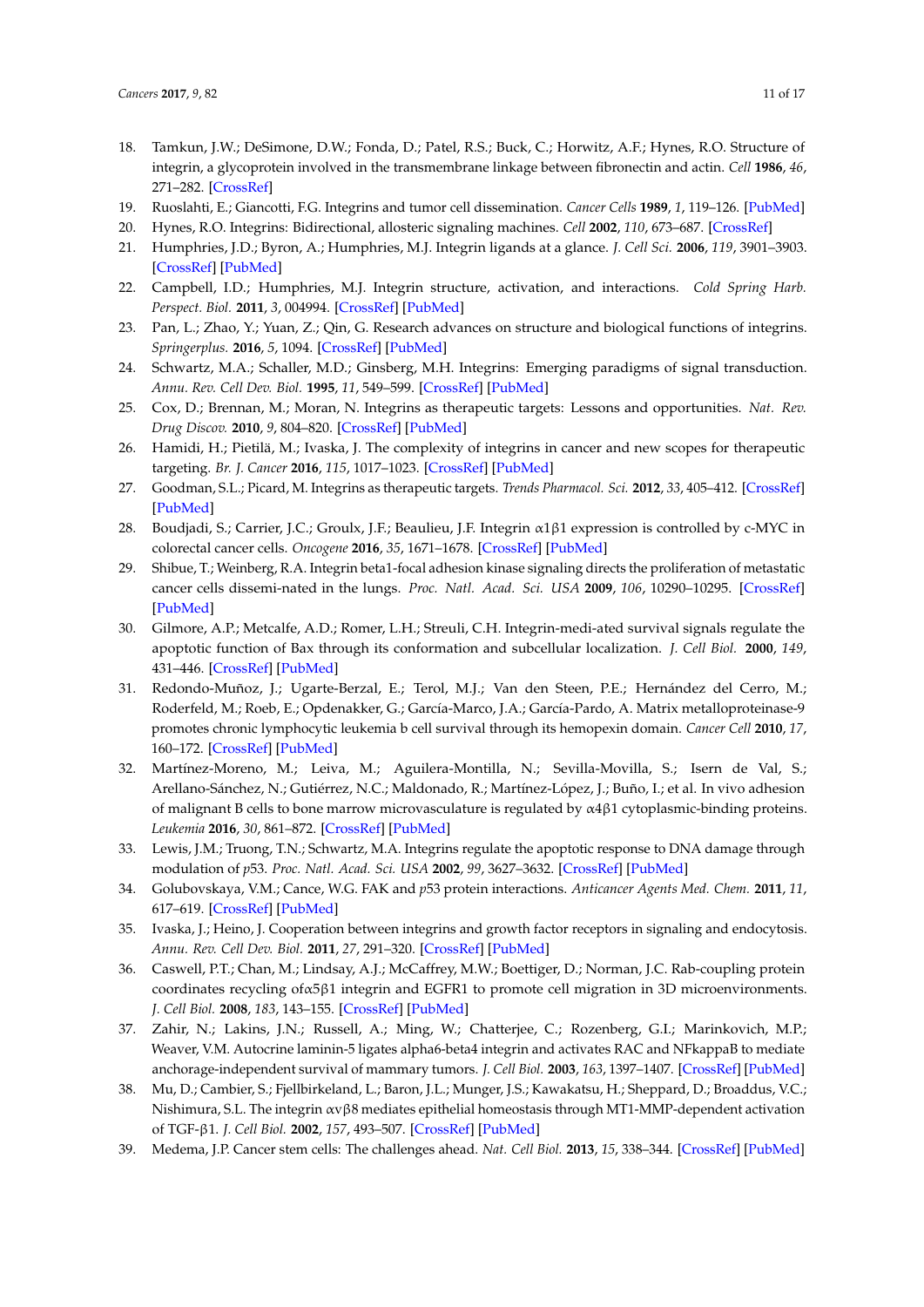- <span id="page-11-0"></span>40. Leight, J.L.; Wozniak, M.A.; Chen, S.; Lynch, M.L.; Chen, C.S. Matrix rigidity regulates a switch between TGF-beta1-induced apoptosis and epithelial-mesenchymal transition. *Mol. Biol. Cell* **2012**, *23*, 781–791. [\[CrossRef\]](http://dx.doi.org/10.1091/mbc.E11-06-0537) [\[PubMed\]](http://www.ncbi.nlm.nih.gov/pubmed/22238361)
- <span id="page-11-1"></span>41. Seguin, L.; Desgrosellier, J.S.; Weis, S.M.; Cheresh, D.A. Integrins and cancer: Regulators of cancer stemness, metastasis, and drug resistance. *Trends Cell Biol.* **2015**, *25*, 234–240. [\[CrossRef\]](http://dx.doi.org/10.1016/j.tcb.2014.12.006) [\[PubMed\]](http://www.ncbi.nlm.nih.gov/pubmed/25572304)
- <span id="page-11-2"></span>42. Weinstock-Guttman, B. An update on new and emerging therapies for relapsing-remitting multiple sclerosis. *Am. J. Manag. Care* **2013**, *17*, 343–354.
- <span id="page-11-5"></span>43. Lowes, M.A.; Turton, J.A.; Krueger, J.G.; Barnetson, R.S. Psoriasis vulgaris flare during efalizumab therapy does not preclude future use: A case series. *BMC Dermatol.* **2005**, *5*, 9. [\[CrossRef\]](http://dx.doi.org/10.1186/1471-5945-5-9) [\[PubMed\]](http://www.ncbi.nlm.nih.gov/pubmed/16109173)
- <span id="page-11-6"></span>44. Watts, G.M.; Beurskens, F.J.; Martin-Padura, I.; Ballantyne, C.M.; Klickstein, L.B.; Brenner, M.B.; Lee, D.M. Manifestations of inflammatory arthritis are critically dependent on LFA-1. *J. Immunol.* **2005**, *174*, 3668–3675. [\[CrossRef\]](http://dx.doi.org/10.4049/jimmunol.174.6.3668) [\[PubMed\]](http://www.ncbi.nlm.nih.gov/pubmed/15749905)
- <span id="page-11-7"></span>45. Picarella, D.; Hurlbut, P.; Rottman, J.; Shi, X.; Butcher, E.; Ringler, D.J. Monoclonal antibodies specific for beta 7 integrin and mucosal address in cell adhesion molecule-1 (MAdCAM-1) reduce inflammation in the colon of scid mice reconstituted with CD45RBhigh CD4+ T cells. *J. Immunol.* **1997**, *158*, 2099–2106. [\[PubMed\]](http://www.ncbi.nlm.nih.gov/pubmed/9036954)
- <span id="page-11-10"></span>46. Coller, B.S. Anti-GPIIb/IIIa drugs: Current strategies and future directions. *Thromb. Haemost.* **2001**, *86*, 427–443. [\[CrossRef\]](http://dx.doi.org/10.2174/0929867324666170414163937) [\[PubMed\]](http://www.ncbi.nlm.nih.gov/pubmed/11487034)
- <span id="page-11-8"></span>47. Danese, S.; Panés, J. Development of drugs to target interactions between leukocytes and endothelial cells and treatment algorithms for inflammatory bowel diseases. *Gastroenterology* **2014**, *147*, 981–999. [\[CrossRef\]](http://dx.doi.org/10.1053/j.gastro.2014.08.044) [\[PubMed\]](http://www.ncbi.nlm.nih.gov/pubmed/25220794)
- <span id="page-11-9"></span>48. Ley, D.; Duhamel, A.; Behal, H.M.; Vasseur, F.; Sarter, H.; Michaud, L.; Gower-Rousseau, C.; Turck, D. Growth pattern in paediatric crohn disease is related to inflammatory status. *J. Pediatr. Gastroenterol. Nutr.* **2016**, *63*, 637–643. [\[CrossRef\]](http://dx.doi.org/10.1097/MPG.0000000000001177) [\[PubMed\]](http://www.ncbi.nlm.nih.gov/pubmed/26925610)
- <span id="page-11-3"></span>49. Hersey, P.; Sosman, J.; O'Day, S.; Richards, J.; Bedikian, A.; Gonzalez, R.; Sharfman, W.; Weber, R.; Logan, T.; Buzoianu, M.; et al. A randomized phase 2 study of etaracizumab, a monoclonal antibody against integrin αvβ3 ±dacarbazine in patients with stage IV metastatic melanoma. *Cancer* **2010**, *116*, 1526–1534. [\[CrossRef\]](http://dx.doi.org/10.1002/cncr.24821) [\[PubMed\]](http://www.ncbi.nlm.nih.gov/pubmed/20108344)
- <span id="page-11-4"></span>50. Gutheil, J.C.; Campbell, T.N.; Pierce, P.R.; Watkins, J.D.; Huse, W.D.; Bodkin, D.J.; Cheresh, D.A. Targeted antiangiogenic therapy for cancer using Vitaxin: A humanized monoclonal antibody to the integrin alphavbeta3. *Clin. Cancer Res.* **2000**, *6*, 3056–3061. [\[PubMed\]](http://www.ncbi.nlm.nih.gov/pubmed/10955784)
- 51. Uhl, W.; Zühlsdorf, M.; Koernicke, T.; Forssmann, U.; Kovar, A. Safety, tolerability, and pharmacokinetics of the novel αv-integrin antibody EMD 525797 (DI17E6) in healthy subjects after ascending single intravenous doses. *Investig. New Drugs* **2014**, *32*, 347–354. [\[CrossRef\]](http://dx.doi.org/10.1007/s10637-013-0038-5) [\[PubMed\]](http://www.ncbi.nlm.nih.gov/pubmed/24242902)
- <span id="page-11-11"></span>52. O'Day, S.; Pavlick, A.; Loquai, C.; Lawson, D.; Gutzmer, R.; Richards, J.; Schadendorf, D.; Thompson, J.A.; Gonzalez, R.; Trefzer, U.; et al. A randomised, phase II study of intetumumab, an anti- v-integrin mAb, alone and with dacarbazine in stage IV melanoma. *Br. J. Cancer* **2011**, *105*, 346–352. [\[CrossRef\]](http://dx.doi.org/10.1038/bjc.2011.183) [\[PubMed\]](http://www.ncbi.nlm.nih.gov/pubmed/21750555)
- <span id="page-11-12"></span>53. Bell-McGuinn, K.M.; Matthews, C.M.; Ho, S.N.; Barve, M.; Gilbert, L.; Penson, R.T.; Lengyel, E.; Palaparthy, R.; Gilder, K.; Vassos, A.; et al. A phase II, single-arm study of the anti-alpha1 integrin antibody volociximab as monotherapy in patients with platinum-resistant advanced epithelial ovarian or primary peritoneal cancer. *Gynecol. Oncol.* **2011**, *121*, 273–279. [\[CrossRef\]](http://dx.doi.org/10.1016/j.ygyno.2010.12.362) [\[PubMed\]](http://www.ncbi.nlm.nih.gov/pubmed/21276608)
- <span id="page-11-13"></span>54. Ricart, A.D.; Tolcher, A.W.; Liu, G.; Holen, K.; Schwartz, G.; Albertini, M.; Weiss, G.; Yazji, S.; Ng, C.; Wilding, G. Volociximab, a chimeric monoclonal antibody that specifically binds alpha5beta1 integrin: A phase I, pharmacokinetic, and biological correlative study. *Clin. Cancer Res.* **2008**, *14*, 7924–7929. [\[CrossRef\]](http://dx.doi.org/10.1158/1078-0432.CCR-08-0378) [\[PubMed\]](http://www.ncbi.nlm.nih.gov/pubmed/19047123)
- 55. Livant, D.L.; Brabec, R.K.; Pienta, K.J.; Allen, D.L.; Kurachi, K.; Markwart, S.; Upadhyaya, A. Anti-invasive, antitumorigenic, and antimetastatic activities of the PHSCN sequence in prostate carcinoma. *Cancer Res.* **2000**, *60*, 309–320. [\[PubMed\]](http://www.ncbi.nlm.nih.gov/pubmed/10667582)
- 56. Cianfrocca, M.E.; Kimmel, K.A.; Gallo, J.; Cardoso, T.; Brown, M.M.; Hudes, G.; Lewis, N.; Weiner, L.; Lam, G.N.; Brown, S.C.; et al. Phase 1 trial of the antiangiogenic peptide ATN-161 (Ac-PHSCN-NH(2)), a beta integrin antagonist, in patients with solid tumours. *Br. J. Cancer* **2006**, *94*, 1621–1626. [\[PubMed\]](http://www.ncbi.nlm.nih.gov/pubmed/16705310)
- <span id="page-11-14"></span>57. Miller, L.M.; Pritchard, J.M.; Macdonald, S.J.F.; Jamieson, C.; Watson, A.J.B. Emergence of Small-Molecule Non-RGD-Mimetic Inhibitors for RGD Integrins. *J. Med. Chem.* **2017**, *60*, 3241–3251. [\[CrossRef\]](http://dx.doi.org/10.1021/acs.jmedchem.6b01711) [\[PubMed\]](http://www.ncbi.nlm.nih.gov/pubmed/28135089)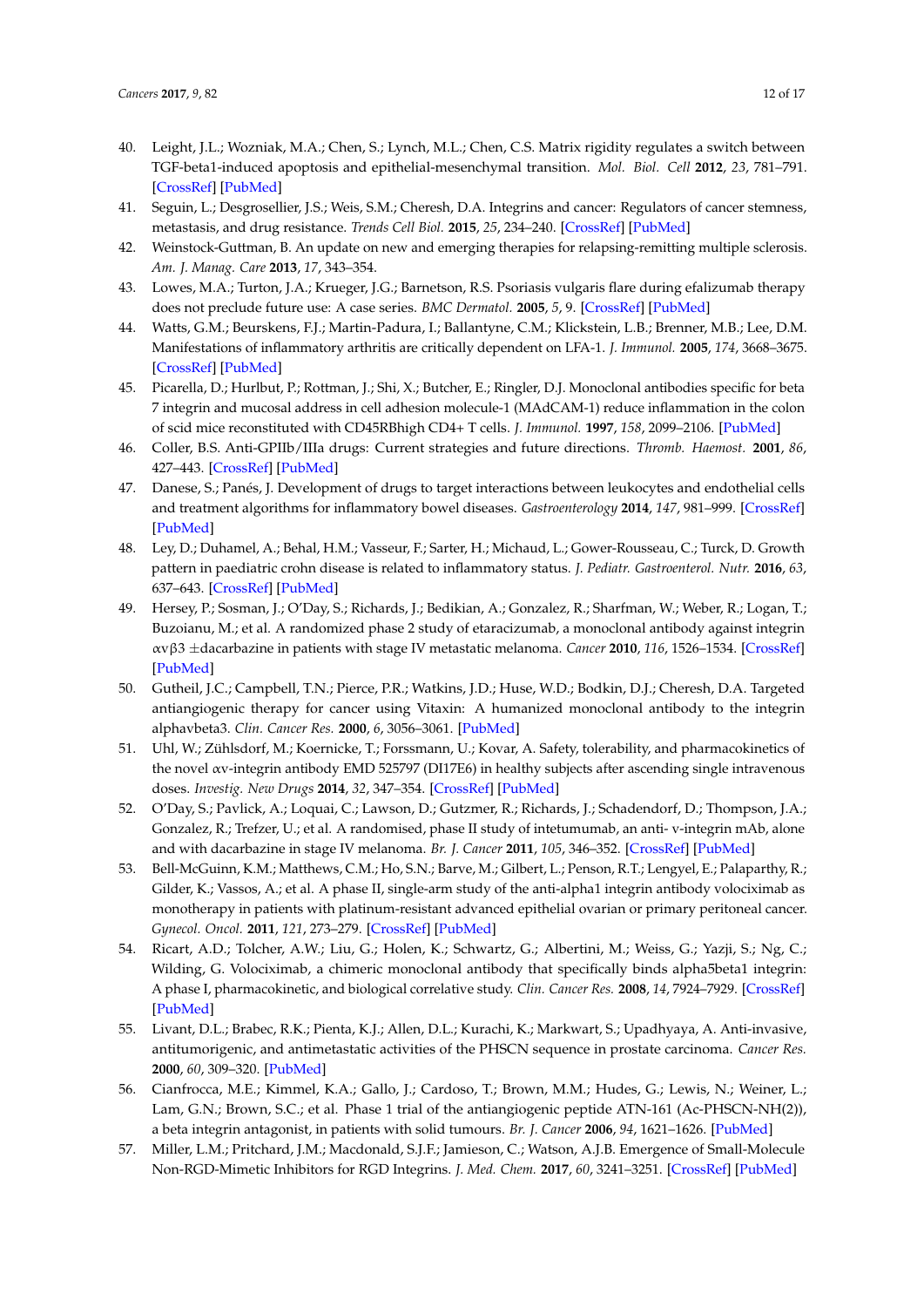- 58. Yacobovich, S.; Tuchinsky, L.; Kirby, M.; Kardash, T.; Agranyoni, O.; Nesher, E.; Redko, B.; Gellerman, G.; Tobi, D.; Gurova, K.; et al. Novel synthetic cyclic integrin αvβ3 binding peptide ALOS4: Antitumor activity in mouse melanoma models. *Oncotarget* **2016**, *7*, 63549–63560. [\[CrossRef\]](http://dx.doi.org/10.18632/oncotarget.11363) [\[PubMed\]](http://www.ncbi.nlm.nih.gov/pubmed/27556860)
- <span id="page-12-1"></span>59. Khalili, P.; Arakelian, A.; Chen, G.; Plunkett, M.L.; Beck, I.; Parry, G.C.; Doñate, F.; Shaw, D.E.; Mazar, A.P.; Rabbani, S.A. A non-RGD-based integrin binding peptide (ATN-161) blocks breast cancer growth and metastasis in vivo. *Mol. Cancer Ther.* **2006**, *5*, 2271–2280. [\[CrossRef\]](http://dx.doi.org/10.1158/1535-7163.MCT-06-0100) [\[PubMed\]](http://www.ncbi.nlm.nih.gov/pubmed/16985061)
- <span id="page-12-0"></span>60. Sheldrake, H.M.; Patterson, L.H. Strategies to inhibit tumor associated integrin receptors: Rationale for dual and multi-antagonists. *J. Med. Chem.* **2014**, *57*, 6301–6315. [\[CrossRef\]](http://dx.doi.org/10.1021/jm5000547) [\[PubMed\]](http://www.ncbi.nlm.nih.gov/pubmed/24568695)
- <span id="page-12-2"></span>61. Friedl, P.; Wolf, K. Tumour-cell invasion and migration: Diversity and escape mechanisms. *Nat. Rev. Cancer* **2003**, *3*, 362–374. [\[CrossRef\]](http://dx.doi.org/10.1038/nrc1075) [\[PubMed\]](http://www.ncbi.nlm.nih.gov/pubmed/12724734)
- <span id="page-12-3"></span>62. Paul, C.D.; Mistriotis, P.; Konstantopoulos, K. Cancer cell motility: Lessons from migration in confined spaces. *Nat. Rev. Cancer* **2017**, *17*, 131–140. [\[CrossRef\]](http://dx.doi.org/10.1038/nrc.2016.123) [\[PubMed\]](http://www.ncbi.nlm.nih.gov/pubmed/27909339)
- <span id="page-12-4"></span>63. Liu, Y.J.; Le Berre, M.; Lautenschlaeger, F.; Maiuri, P.; Callan-Jones, A.; Heuzé, M.; Takaki, T.; Voituriez, R.; Piel, M. Confinement and low adhesion induce fast amoeboid migration of slow mesenchymal cells. *Cell* **2015**, *160*, 659–672. [\[CrossRef\]](http://dx.doi.org/10.1016/j.cell.2015.01.007) [\[PubMed\]](http://www.ncbi.nlm.nih.gov/pubmed/25679760)
- <span id="page-12-5"></span>64. Madsen, C.D.; Hooper, S.M.; Tozluoglu, A.; Bruckbauer, G.; Fletcher, J.T.; Erler, P.A.; Bates, B.; Thompson, B.; Sahai, E. STRIPAK components determine mode of cancer cell migration and metastasis. *Nat. Cell Biol.* **2015**, *17*, 68–80. [\[CrossRef\]](http://dx.doi.org/10.1038/ncb3083) [\[PubMed\]](http://www.ncbi.nlm.nih.gov/pubmed/25531779)
- <span id="page-12-6"></span>65. Parekh, A.; Ruppender, N.S.; Branch, K.M.; Sewell-Loftin, M.K.; Lin, J.; Boyer, P.D.; Candiello, J.E.; Merryman, W.D.; Guelcher, S.A.; Weaver, A.M. Sensing and modulation of invadopodia across a wide range of rigidities. *Biophys. J.* **2011**, *100*, 573–582. [\[CrossRef\]](http://dx.doi.org/10.1016/j.bpj.2010.12.3733) [\[PubMed\]](http://www.ncbi.nlm.nih.gov/pubmed/21281571)
- <span id="page-12-7"></span>66. Paszek, M.J.; Zahir, N.; Johnson, K.R.; Lakins, J.N.; Rozenberg, G.I.; Gefen, A.; Reinhart-King, C.A.; Margulies, S.S.; Dembo, M.; Boettiger, D.; et al. Tensional homeostasis and the malignant phenotype. *Cancer Cell* **2005**, *8*, 241–254. [\[CrossRef\]](http://dx.doi.org/10.1016/j.ccr.2005.08.010) [\[PubMed\]](http://www.ncbi.nlm.nih.gov/pubmed/16169468)
- <span id="page-12-8"></span>67. Horton, E.R.; Byron, A.; Askari, J.A.; Ng, D.H.; Millon-Fremillon, A.; Robertson, J.; Koper, E.J.; Paul, N.R.; Warwood, S.; Knight, D.; et al. Definition of a consensus integrin adhesome and its dynamics during adhesion complex assembly and disassembly. *Nat. Cell Biol.* **2015**, *17*, 1577–1587. [\[CrossRef\]](http://dx.doi.org/10.1038/ncb3257) [\[PubMed\]](http://www.ncbi.nlm.nih.gov/pubmed/26479319)
- <span id="page-12-9"></span>68. Eke, I.; Cordes, N. Focal adhesion signaling and therapy resistance in cancer. *Semin. Cancer Biol.* **2015**, *31*, 65–75. [\[CrossRef\]](http://dx.doi.org/10.1016/j.semcancer.2014.07.009) [\[PubMed\]](http://www.ncbi.nlm.nih.gov/pubmed/25117005)
- <span id="page-12-10"></span>69. Friedl, P.; Entschladen, F.; Conrad, C.; Niggemann, B.; Zanker, K.S. CD4+ T lymphocytes migrating in three-dimensional collagen lattices lack focal adhesions and utilize b1 integrin in dependent strategies for polarization, interaction with collagen fibers and locomotion. *Eur. J. Immunol.* **1998**, *28*, 2331–2343. [\[CrossRef\]](http://dx.doi.org/10.1002/(SICI)1521-4141(199808)28:08<2331::AID-IMMU2331>3.0.CO;2-C)
- 70. Lammermann, T.; Afonso, P.V.; Angermann, B.R.; Wang, J.M.; Kastenmuller, W.; Parent, C.A.; Germain, R.N. Neutrophil swarms require LTB4 and integrins at sites of cell death in vivo. *Nature* **2013**, *498*, 371–375. [\[CrossRef\]](http://dx.doi.org/10.1038/nature12175) [\[PubMed\]](http://www.ncbi.nlm.nih.gov/pubmed/23708969)
- <span id="page-12-11"></span>71. Lammermann, T.; Bader, B.L.; Monkley, S.J.; Worbs, T.; Wedlich-Soldner, R.; Hirsch, K.; Keller, M.; Förster, R.; Critchley, D.R.; Fässler, R.; et al. Rapid leukocyte migration by integrin-independent flowing and squeezing. *Nature* **2008**, *453*, 51–55. [\[CrossRef\]](http://dx.doi.org/10.1038/nature06887) [\[PubMed\]](http://www.ncbi.nlm.nih.gov/pubmed/18451854)
- <span id="page-12-12"></span>72. Franitza, S.; Alon, R.; Lider, O. Real-time analysis of integrin mediated chemotactic migration of T lymphocytes within 3-D extracellular matrix-like gels. *J. Immunol. Methods* **1999**, *225*, 9–25. [\[CrossRef\]](http://dx.doi.org/10.1016/S0022-1759(99)00024-1)
- 73. Overstreet, M.G.; Gaylo, A.; Angermann, B.R.; Hughson, A.; Hyun, Y.M.; Lambert, K.; Acharya, M.; Billroth-Maclurg, A.C.; Rosenberg, A.F.; Topham, D.J.; et al. Inflammation-induced interstitial migration of effector CD4+ T cells is dependent on integrin αV. *Nat. Immunol.* **2013**, *14*, 949–958. [\[CrossRef\]](http://dx.doi.org/10.1038/ni.2682) [\[PubMed\]](http://www.ncbi.nlm.nih.gov/pubmed/23933892)
- <span id="page-12-13"></span>74. Dangerfield, J.; Larbi, K.Y.; Huang, M.T.; Dewar, A.; Nourshargh, S. PECAM-1 (CD31) homophilic interaction up-regulates alpha6beta1 on transmigrated neutrophils in vivo and plays a functional role in the ability of alpha6 integrins to mediate leukocyte migration through the perivascular basement membrane. *J. Exp. Med.* **2002**, *196*, 1201–1211.
- <span id="page-12-14"></span>75. Paszek, M.J.; DuFort, C.C.; Rossier, O.; Bainer, R.; Mouw, J.K.; Godula, K.; Hudak, J.E.; Lakins, J.N.; Wijekoon, A.C.; Cassereau, L.; et al. The cancer glycocalyx mechanically primes integrin-mediated growth and survival. *Nature* **2014**, *511*, 319–325. [\[CrossRef\]](http://dx.doi.org/10.1038/nature13535) [\[PubMed\]](http://www.ncbi.nlm.nih.gov/pubmed/25030168)
- <span id="page-12-15"></span>76. Bergert, M.; Erzberger, A.; Desai, R.A.; Aspalter, I.M.; Oates, A.C.; Charras, G.; Salbreux, G.; Paluch, E.K. Force transmission during adhesion in dependent migration. *Nat. Cell Biol.* **2015**, *17*, 524–529. [\[CrossRef\]](http://dx.doi.org/10.1038/ncb3134) [\[PubMed\]](http://www.ncbi.nlm.nih.gov/pubmed/25774834)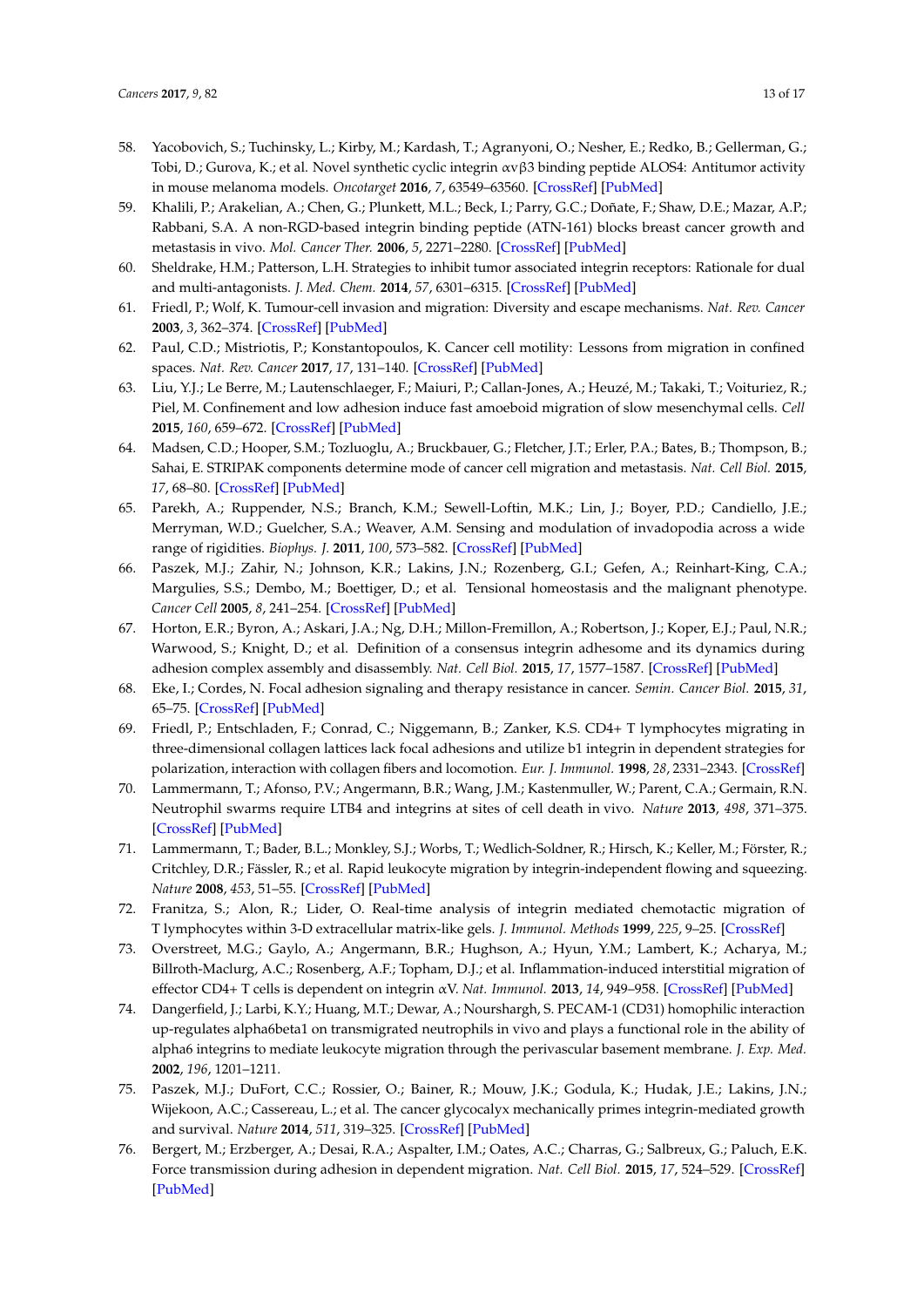- <span id="page-13-0"></span>77. Wang, Y.; McNiven, M.A. Invasive matrix degradation at focal adhesions occurs via protease recruitment by a FAK-p130Cas complex. *J. Cell Biol.* **2012**, *196*, 375–385. [\[CrossRef\]](http://dx.doi.org/10.1083/jcb.201105153) [\[PubMed\]](http://www.ncbi.nlm.nih.gov/pubmed/22291036)
- <span id="page-13-1"></span>78. Rubashkin, M.G.; Cassereau, L.; Bainer, R.; DuFort, C.C.; Yui, Y.; Ou, G.; Paszek, M.J.; Davidson, M.W.; Chen, Y.Y.; Weaver, V.M. Force engages vinculin and promotes tumor progression by enhancing PI3K activation of phosphatidylinositol (3,4,5)-triphosphate. *Cancer Res.* **2014**, *74*, 4597–4611. [\[CrossRef\]](http://dx.doi.org/10.1158/0008-5472.CAN-13-3698) [\[PubMed\]](http://www.ncbi.nlm.nih.gov/pubmed/25183785)
- <span id="page-13-2"></span>79. Caswell, P.T.; Spence, H.J.; Parsons, M.; White, D.P.; Clark, K.; Cheng, K.W.; Mills, G.B.; Humphries, M.J.; Messent, A.J.; Anderson, K.I.; et al. Rab25 associates with alpha5beta1 integrin to promote invasive migration in 3D microenvironments. *Dev. Cell* **2007**, *13*, 496–510. [\[CrossRef\]](http://dx.doi.org/10.1016/j.devcel.2007.08.012) [\[PubMed\]](http://www.ncbi.nlm.nih.gov/pubmed/17925226)
- <span id="page-13-3"></span>80. Wei, S.C.; Fattet, L.; Tsai, J.H.; Guo, Y.; Pai, V.H.; Majeski, H.E.; Chen, A.C.; Sah, R.L.; Taylor, S.S.; Engler, A.J.; et al. Matrix stiffness drives epithelial-mesenchymal transition and tumour metastasis through a TWIST1-G3BP2 mechanotransduction pathway. *Nat. Cell Biol.* **2015**, *17*, 678–688. [\[CrossRef\]](http://dx.doi.org/10.1038/ncb3157) [\[PubMed\]](http://www.ncbi.nlm.nih.gov/pubmed/25893917)
- <span id="page-13-4"></span>81. Majeski, H.E.; Yang, J. The 2016 John J. Abel award lecture: Targeting the mechanical microenvironment in cancer. *Mol. Pharmacol.* **2016**, *90*, 744–754. [\[CrossRef\]](http://dx.doi.org/10.1124/mol.116.106765) [\[PubMed\]](http://www.ncbi.nlm.nih.gov/pubmed/27742780)
- <span id="page-13-5"></span>82. Massagué, J.; Obenauf, A.C. Metastatic colonization by circulating tumour cells. *Nature* **2016**, *529*, 298–306. [\[CrossRef\]](http://dx.doi.org/10.1038/nature17038) [\[PubMed\]](http://www.ncbi.nlm.nih.gov/pubmed/26791720)
- <span id="page-13-6"></span>83. Cao, X.; Moeendarbary, E.; Isermann, P.; Davidson, P.M.; Wang, X.; Chen, M.B.; Burkart, A.K.; Lammerding, J.; Kamm, R.D.; Shenoy, V.B. A Chemomechanical model for nuclear morphology and stresses during cell transendothelial migration. *Biophys. J.* **2016**, *111*, 1541–1552. [\[CrossRef\]](http://dx.doi.org/10.1016/j.bpj.2016.08.011) [\[PubMed\]](http://www.ncbi.nlm.nih.gov/pubmed/27705776)
- <span id="page-13-20"></span>84. Makhija, E.; Jokhun, D.S.; Hivashankar, G.V. Nuclear deformability and telomere dynamics are regulated by cell geometric constraints. *Proc. Natl. Acad. Sci. USA* **2016**, *113*, E32–E40. [\[CrossRef\]](http://dx.doi.org/10.1073/pnas.1513189113) [\[PubMed\]](http://www.ncbi.nlm.nih.gov/pubmed/26699462)
- <span id="page-13-7"></span>85. Davidson, P.M.; Denais, C.; Bakshi, M.C.; Lammerding, J. Nuclear deformability constitutes a rate-limiting step during cell migration in 3-D environments. *Cell Mol. Bioeng.* **2014**, *7*, 293–306. [\[CrossRef\]](http://dx.doi.org/10.1007/s12195-014-0342-y) [\[PubMed\]](http://www.ncbi.nlm.nih.gov/pubmed/25436017)
- <span id="page-13-8"></span>86. Crisp, M.; Liu, Q.; Roux, K.; Rattner, J.B.; Shanahan, C.; Burke, B.; Stahl, P.D.; Hodzic, D. Coupling of the nucleus and cytoplasm: Role of the LINC complex. *J. Cell Biol.* **2006**, *172*, 41–53. [\[CrossRef\]](http://dx.doi.org/10.1083/jcb.200509124) [\[PubMed\]](http://www.ncbi.nlm.nih.gov/pubmed/16380439)
- <span id="page-13-9"></span>87. Starr, D.A.; Fridolfsson, H.N. Interactions between nuclei and the cytoskeleton are mediated by SUN-KASH nuclear-envelope bridges. *Annu. Rev. Cell Dev. Biol.* **2010**, *26*, 421–444. [\[CrossRef\]](http://dx.doi.org/10.1146/annurev-cellbio-100109-104037) [\[PubMed\]](http://www.ncbi.nlm.nih.gov/pubmed/20507227)
- <span id="page-13-10"></span>88. Wilhelmsen, K.; Ketema, M.; Truong, H.; Sonnenberg, A. KASH-domain proteins in nuclear migration, anchorage and other processes. *J. Cell Sci.* **2006**, *119*, 5021–5029. [\[CrossRef\]](http://dx.doi.org/10.1242/jcs.03295) [\[PubMed\]](http://www.ncbi.nlm.nih.gov/pubmed/17158909)
- <span id="page-13-11"></span>89. Swift, J.; Ivanovska, I.L.; Buxboim, A.; Harada, T.; Dingal, P.C.; Pinter, J.; Pajerowski, J.D.; Spinler, K.R.; Shin, J.W.; Tewari, M.; et al. Nuclear lamin-A scales with tissue stiffness and enhances matrix-directed differentiation. *Science* **2013**, *341*, 1240104. [\[CrossRef\]](http://dx.doi.org/10.1126/science.1240104) [\[PubMed\]](http://www.ncbi.nlm.nih.gov/pubmed/23990565)
- <span id="page-13-12"></span>90. Petrie, R.J.; Harlin, H.M.; Korsak, L.I.; Yamada, K.M. Activating the nuclear piston mechanism of 3D migration in tumor cells. *J. Cell Biol.* **2017**, *216*, 93–100. [\[CrossRef\]](http://dx.doi.org/10.1083/jcb.201605097) [\[PubMed\]](http://www.ncbi.nlm.nih.gov/pubmed/27998990)
- <span id="page-13-13"></span>91. Thomas, D.G.; Yenepalli, A.; Denais, C.M.; Rape, A.; Beach, J.R.; Wang, Y.L.; Schiemann, W.P.; Baskaran, H.; Lammerding, J.; Egelhoff, T.T. Non-muscle myosin IIB is critical for nuclear translocation during 3D invasion. *J. Cell Biol.* **2015**, *210*, 583–594. [\[CrossRef\]](http://dx.doi.org/10.1083/jcb.201502039) [\[PubMed\]](http://www.ncbi.nlm.nih.gov/pubmed/26261182)
- <span id="page-13-14"></span>92. Cadot, B.; Gache, V.; Vasyutina, E.; Falcone, S.; Birchmeier, C.; Gomes, E.R. Nuclear movement during myotube formation is microtubule and dynein dependent and is regulated by Cdc42, Par6 and Par3. *EMBO Rep.* **2012**, *13*, 741–749. [\[CrossRef\]](http://dx.doi.org/10.1038/embor.2012.89) [\[PubMed\]](http://www.ncbi.nlm.nih.gov/pubmed/22732842)
- <span id="page-13-21"></span>93. Umeshima, H.; Hirano, T.; Kengaku, M. Microtubule-based nuclear movement occurs independently of centrosome positioning in migrating neurons. *Proc. Natl. Acad. Sci. USA* **2007**, *104*, 16182–16187. [\[CrossRef\]](http://dx.doi.org/10.1073/pnas.0708047104)
- <span id="page-13-15"></span>94. Wilson, M.H.; Holzbaur, E.L. Nesprins anchor kinesin-1 motors to the nucleus to drive nuclear distribution in muscle cells. *Development* **2015**, *142*, 218–228. [\[CrossRef\]](http://dx.doi.org/10.1242/dev.114769) [\[PubMed\]](http://www.ncbi.nlm.nih.gov/pubmed/25516977)
- <span id="page-13-16"></span>95. Alam, S.G.; Lovett, D.; Kim, D.I.; Roux, K.J.; Dickinson, R.B.; Lele, T.P. The nucleus is an intracellular propagator of tensile forces in NIH 3T3 fibroblasts. *J. Cell Sci.* **2015**, *128*, 1901–1911. [\[CrossRef\]](http://dx.doi.org/10.1242/jcs.161703) [\[PubMed\]](http://www.ncbi.nlm.nih.gov/pubmed/25908852)
- <span id="page-13-17"></span>96. Wu, J.; Kent, I.A.; Shekhar, N.; Chancellor, T.J.; Mendonca, A.; Dickinson, R.B.; Lele, T.P. Actomyosin pulls to advance the nucleus in a migrating tissue cell. *Biophys. J.* **2014**, *106*, 7–15. [\[CrossRef\]](http://dx.doi.org/10.1016/j.bpj.2013.11.4489) [\[PubMed\]](http://www.ncbi.nlm.nih.gov/pubmed/24411232)
- <span id="page-13-18"></span>97. Harada, T.; Swift, J.; Irianto, J.; Shin, J.W.; Spinler, K.R.; Athirasala, A.; Diegmiller, R.; Dingal, P.C.; Ivanovska, I.L.; Discher, D.E. Nuclear lamin stiffness is a barrier to 3D migration, but softness can limit survival. *J. Cell Biol.* **2014**, *204*, 669–682. [\[CrossRef\]](http://dx.doi.org/10.1083/jcb.201308029) [\[PubMed\]](http://www.ncbi.nlm.nih.gov/pubmed/24567359)
- <span id="page-13-19"></span>98. Willis, N.D.; Cox, T.R.; Rahman-Casañs, S.F.; Smits, K.; Przyborski, S.A.; van den Brandt, P.; van Engeland, M.; Weijenberg, M.; Wilson, R.G.; de Bruïne, A.; et al. Lamin A/C is a risk biomarker in colorectal cancer. *PLoS ONE* **2008**, *3*, 2988. [\[CrossRef\]](http://dx.doi.org/10.1371/journal.pone.0002988) [\[PubMed\]](http://www.ncbi.nlm.nih.gov/pubmed/18714339)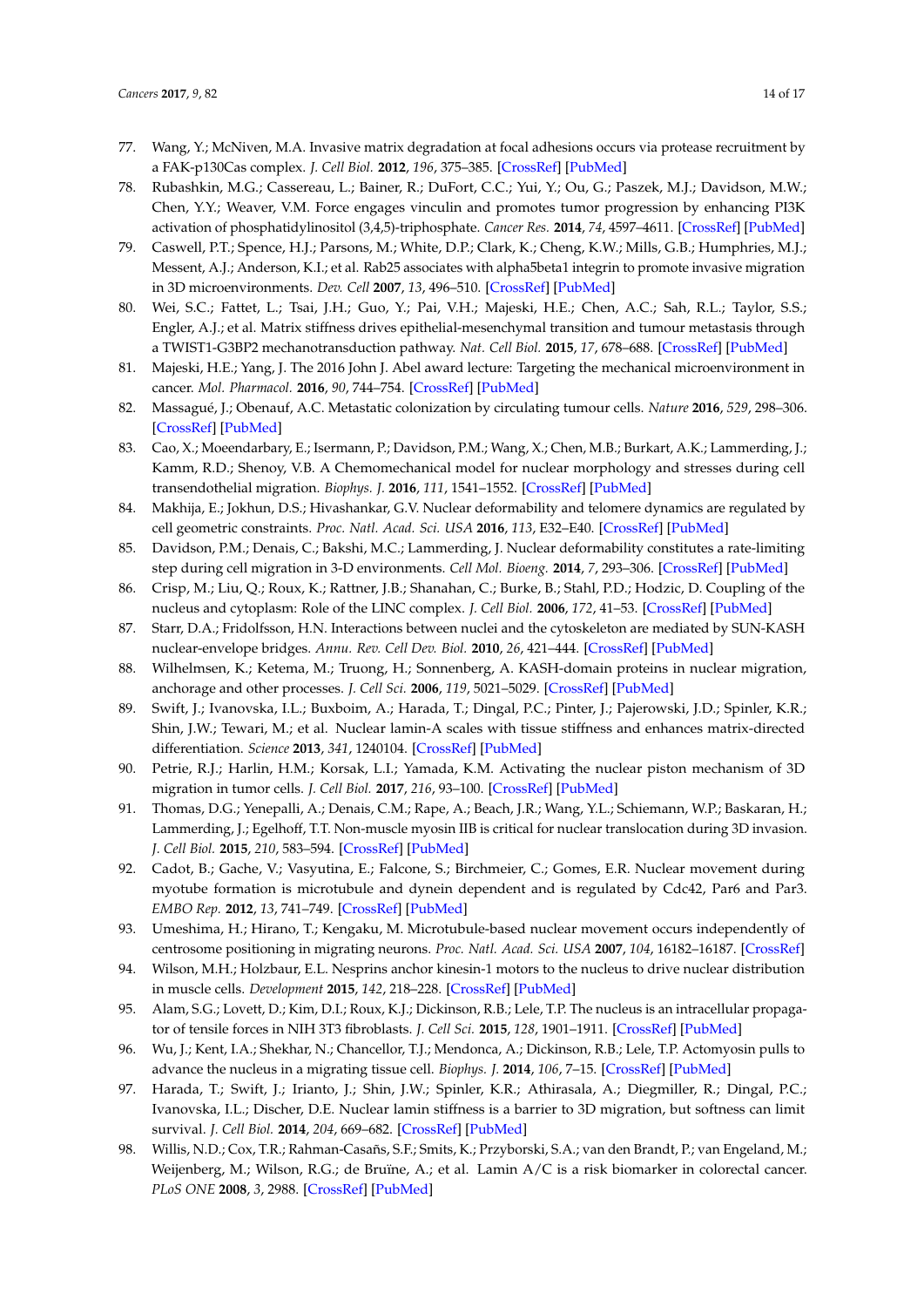- <span id="page-14-0"></span>99. Kong, L.; Schäfer, G.; Bu, H.; Zhang, Y.; Zhang, Y.; Klocker, H. Lamin A/C protein is overexpressed in tissue-invading prostate cancer and promotes prostate cancer cell growth, migration and invasion through the PI3K/AKT/PTEN pathway. *Carcinogenesis* **2012**, *33*, 751–759. [\[CrossRef\]](http://dx.doi.org/10.1093/carcin/bgs022) [\[PubMed\]](http://www.ncbi.nlm.nih.gov/pubmed/22301279)
- <span id="page-14-1"></span>100. Nardella, M.; Guglielmi, L.; Musa, C.; Iannetti, I.; Maresca, G.; Amendola, D.; Porru, M.; Carico, E.; Sessa, G.; Camerlingo, R.; et al. Down-regulation of the Lamin A/C in neuroblastoma triggers the expansion of tumor initiating cells. *Oncotarget* **2015**, *6*, 32821–32840. [\[CrossRef\]](http://dx.doi.org/10.18632/oncotarget.5104) [\[PubMed\]](http://www.ncbi.nlm.nih.gov/pubmed/26439802)
- <span id="page-14-2"></span>101. Ribeiro, A.J.; Khanna, P.; Sukumar, A.; Dong, C.; Dahl, K.N. Nuclear stiffening inhibits migration of invasive melanoma cells. *Cell Mol. Bioeng.* **2014**, *7*, 544–551. [\[CrossRef\]](http://dx.doi.org/10.1007/s12195-014-0358-3)
- <span id="page-14-3"></span>102. Liang, Y.; Chiu, P.H.; Yip, K.Y.; Chan, S.Y. Subcellular localization of SUN2 is regulated by lamin A and Rab5. *PLoS ONE* **2011**, *6*, 20507. [\[CrossRef\]](http://dx.doi.org/10.1371/journal.pone.0020507) [\[PubMed\]](http://www.ncbi.nlm.nih.gov/pubmed/21655223)
- <span id="page-14-4"></span>103. Haque, F.; Lloyd, D.J.; Smallwood, D.T.; Dent, C.L.; Shanahan, C.M.; Fry, A.M.; Trembath, R.C.; Shackleton, S. SUN1 interacts with nuclear lamin A and cytoplasmic nesprins to provide a physical connection between the nuclear lamina and the cytoskeleton. *Mol. Cell Biol.* **2006**, *26*, 3738–3751. [\[CrossRef\]](http://dx.doi.org/10.1128/MCB.26.10.3738-3751.2006) [\[PubMed\]](http://www.ncbi.nlm.nih.gov/pubmed/16648470)
- <span id="page-14-5"></span>104. Kinsella, M.D.; Hinrichs, B.; Cohen, C.; Siddiqui, M.T. Highlighting nuclear membrane staining in thyroid neoplasms with emerin: Review and diagnostic utility. *Diagn. Cytopathol.* **2013**, *41*, 497–504. [\[CrossRef\]](http://dx.doi.org/10.1002/dc.22870) [\[PubMed\]](http://www.ncbi.nlm.nih.gov/pubmed/22644998)
- <span id="page-14-6"></span>105. Gerlitz, G.; Livnat, I.; Ziv, C.; Yarden, O.; Bustin, M.; Reiner, O. Migration cues induce chromatin alterations. *Traffic* **2007**, *11*, 1521–1529. [\[CrossRef\]](http://dx.doi.org/10.1111/j.1600-0854.2007.00638.x) [\[PubMed\]](http://www.ncbi.nlm.nih.gov/pubmed/17822403)
- 106. Gerlitz, G.; Bustin, M. Efficient cell migration requires global chromatin condensation. *J. Cell Sci.* **2010**, *123*, 2207–2217. [\[CrossRef\]](http://dx.doi.org/10.1242/jcs.058271) [\[PubMed\]](http://www.ncbi.nlm.nih.gov/pubmed/20530575)
- <span id="page-14-7"></span>107. Yokoyama, Y.; Hieda, M.; Nishioka, Y.; Matsumoto, A.; Higashi, S.; Kimura, H.; Yamamoto, H.; Mori, M.; Matsuura, S.; Matsuura, N. Cancer-associated upregulation of histone H3 lysine 9 trimethylation promotes cell motility in vitro and drives tumor formation in vivo. *Cancer Sci.* **2013**, *104*, 889–895. [\[CrossRef\]](http://dx.doi.org/10.1111/cas.12166) [\[PubMed\]](http://www.ncbi.nlm.nih.gov/pubmed/23557258)
- <span id="page-14-8"></span>108. Guilluy, C.; Osborne, L.D.; van Landeghem, L.; Sharek, L.; Superfine, R.; Garcia-Mata, R.; Burridge, K. Isolated nuclei adapt to force and reveal a mechanotransduction pathway in the nucleus. *Nat. Cell Biol.* **2014**, *16*, 376–381. [\[CrossRef\]](http://dx.doi.org/10.1038/ncb2927)
- <span id="page-14-9"></span>109. Chalut, K.J.; Höpfler, M.; Lautenschläger, F.; Boyde, L.; Chan, C.J.; Ekpenyong, A.; Martinez-Arias, A.; Guck, J. Chromatin decondensation and nuclear softening accompany Nanog downregulation in embryonic stem cells. *Biophys. J.* **2012**, *103*, 2060–2070. [\[CrossRef\]](http://dx.doi.org/10.1016/j.bpj.2012.10.015) [\[PubMed\]](http://www.ncbi.nlm.nih.gov/pubmed/23200040)
- <span id="page-14-10"></span>110. Shaklai, S.; Amariglio, N.; Rechavi, G.; Simon, A.J. Gene silencing at the nuclear periphery. *FEBS J.* **2007**, *274*, 1383–1392. [\[CrossRef\]](http://dx.doi.org/10.1111/j.1742-4658.2007.05697.x) [\[PubMed\]](http://www.ncbi.nlm.nih.gov/pubmed/17489096)
- <span id="page-14-11"></span>111. Bustin, M.; Misteli, T. Nongenetic functions of the genome. *Science* **2016**, *352*, 6933. [\[CrossRef\]](http://dx.doi.org/10.1126/science.aad6933) [\[PubMed\]](http://www.ncbi.nlm.nih.gov/pubmed/27151873)
- <span id="page-14-12"></span>112. Zhang, H.; Qi, F.; Cao, Y.; Zu, X.; Chen, M.; Li, Z.; Qi, L. 5-Aza-2'-deoxycytidine enhances maspin expression and inhibits proliferation, migration, and invasion of the bladder cancer T24 cell line. *Cancer Biother. Radiopharm.* **2013**, *28*, 343–350. [\[CrossRef\]](http://dx.doi.org/10.1089/cbr.2012.1303) [\[PubMed\]](http://www.ncbi.nlm.nih.gov/pubmed/23570371)
- <span id="page-14-13"></span>113. Shin, D.Y.; Kim, G.Y.; Kim, C.G.; Kim, W.J.; Kang, H.S.; Choi, Y.H. Anti-invasive effects of decitabine, a DNA methyltransferase inhibitor, through tightening of tight junctions and inhibition of matrix metalloproteinase activities in AGS human gastric carcinoma cells. *Oncol. Rep.* **2012**, *28*, 1043–1050. [\[CrossRef\]](http://dx.doi.org/10.3892/or.2012.1858) [\[PubMed\]](http://www.ncbi.nlm.nih.gov/pubmed/22710922)
- <span id="page-14-14"></span>114. Maizels, Y.; Elbaz, A.; Hernandez-Vicens, R.; Sandrusy, O.; Rosenberg, A.; Gerlitz, G. Increased chromatin plasticity supports enhanced metastatic potential of mouse melanoma cells. *Exp. Cell Res.* **2017**, in press. [\[CrossRef\]](http://dx.doi.org/10.1016/j.yexcr.2017.05.025) [\[PubMed\]](http://www.ncbi.nlm.nih.gov/pubmed/28551377)
- <span id="page-14-15"></span>115. Denais, C.M.; Gilbert, R.M.; Isermann, P.; McGregor, A.L.; te Lindert, M.; Weigelin, B.; Davidson, P.M.; Friedl, P.; Wolf, K.; Lammerding, J. Nuclear envelope rupture and repair during cancer cell migration. *Science* **2016**, *352*, 353–358. [\[CrossRef\]](http://dx.doi.org/10.1126/science.aad7297) [\[PubMed\]](http://www.ncbi.nlm.nih.gov/pubmed/27013428)
- <span id="page-14-16"></span>116. Raab, M.; Gentili, M.; de Belly, H.; Thiam, H.R.; Vargas, P.; Jimenez, A.J.; Lautenschlaeger, F.; Voituriez, R.; Lennon-Dumenil, A.M.; Manel, N.; et al. ESCRT III repairs nuclear envelope ruptures during cell migration to limit DNA damage and cell death. *Science* **2016**, *352*, 359–362. [\[CrossRef\]](http://dx.doi.org/10.1126/science.aad7611) [\[PubMed\]](http://www.ncbi.nlm.nih.gov/pubmed/27013426)
- <span id="page-14-17"></span>117. Irianto, J.; Pfeifer, C.R.; Bennett, R.R.; Xia, Y.; Ivanovska, I.L.; Liu, A.J.; Greenberg, R.A.; Discher, D.E. Nuclear constriction segregates mobile nuclear proteins away from chromatin. *Mol. Biol. Cell* **2016**, *27*, 4011–4020. [\[CrossRef\]](http://dx.doi.org/10.1091/mbc.E16-06-0428) [\[PubMed\]](http://www.ncbi.nlm.nih.gov/pubmed/27798234)
- <span id="page-14-18"></span>118. Jayo, A.; Malboubi, M.; Antoku, S.; Chang, W.; Ortiz-Zapater, E.; Groen, C.; Pfisterer, K.; Tootle, T.; Charras, G.; Gundersen, G.G.; et al. Fascin regulates nuclear movement and deformation in migrating cells. *Dev. Cell* **2016**, *38*, 371–383. [\[CrossRef\]](http://dx.doi.org/10.1016/j.devcel.2016.07.021) [\[PubMed\]](http://www.ncbi.nlm.nih.gov/pubmed/27554857)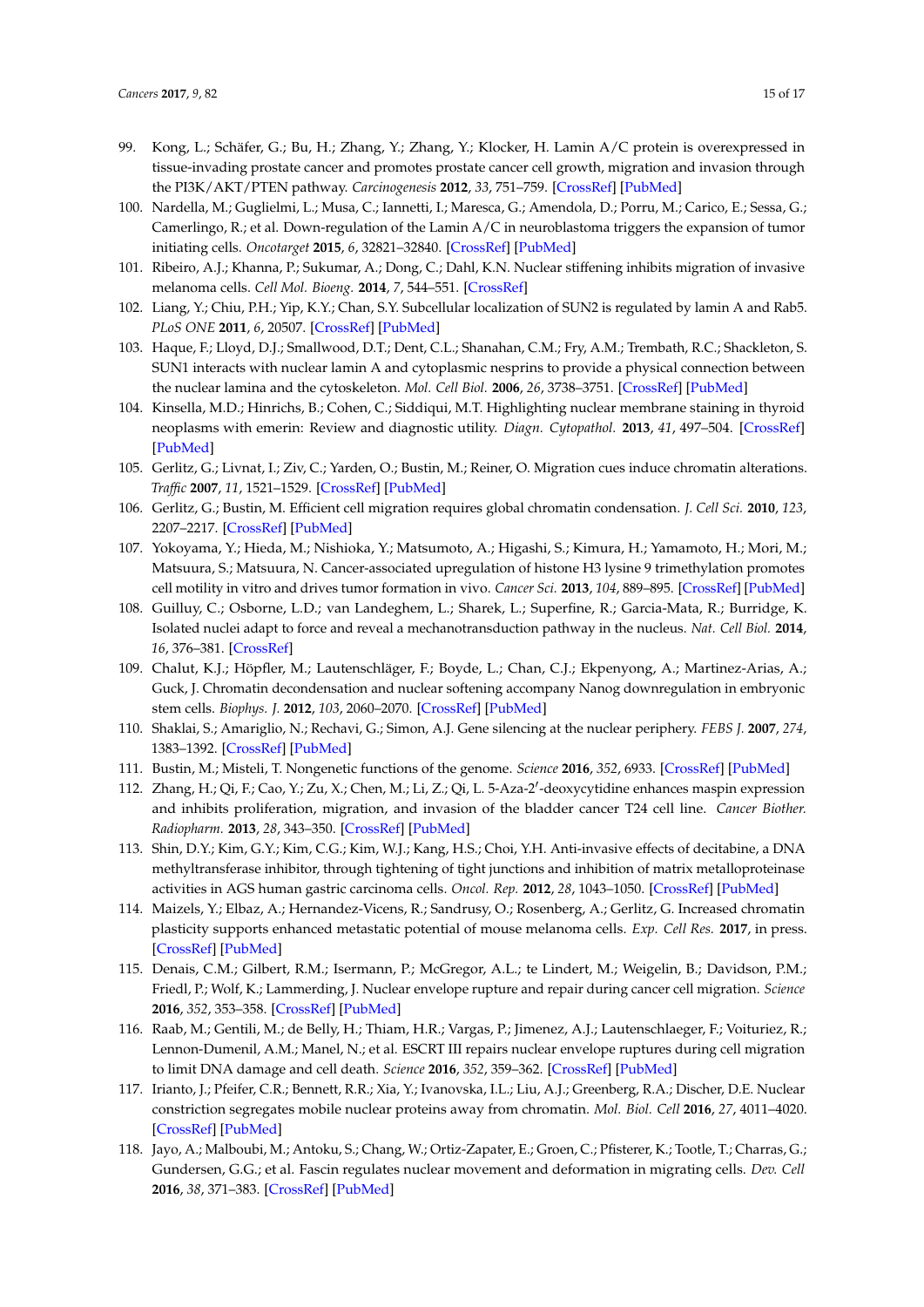- <span id="page-15-0"></span>119. Thiam, H.R.; Vargas, P.; Carpi, N.; Crespo, C.L.; Raab, M.; Terriac, E.; King, M.C.; Jacobelli, J.; Alberts, A.S.; Stradal, T.; et al. Perinuclear Arp2/3-driven actin polymerization enables nuclear deformation to facilitate cell migration through complex environments. *Nat. Commun.* **2016**, *7*, 10997. [\[CrossRef\]](http://dx.doi.org/10.1038/ncomms10997) [\[PubMed\]](http://www.ncbi.nlm.nih.gov/pubmed/26975831)
- <span id="page-15-1"></span>120. McStay, B. Nucleolar organizer regions: Genomic 'dark matter' requiring illumination. *Genes Dev.* **2016**, *30*, 1598–1610. [\[CrossRef\]](http://dx.doi.org/10.1101/gad.283838.116) [\[PubMed\]](http://www.ncbi.nlm.nih.gov/pubmed/27474438)
- <span id="page-15-2"></span>121. Sameshima, M.; Fujimoto, H.; Imai, Y.; Tsukita, S.; Hashimoto, Y. Relation of nucleolar structure and position to the cytoplasmic microtubule system in Dictyostelium. *Cytoskeleton* **1991**, *18*, 293–303. [\[CrossRef\]](http://dx.doi.org/10.1002/cm.970180406)
- <span id="page-15-3"></span>122. Altmann, G.G.; Leblond, C.P. Changes in the size and structure of the nucleolus of columnar cells during their migration from crypt base to villus top in rat jejunum. *J. Cell Sci.* **1982**, *56*, 83–99. [\[PubMed\]](http://www.ncbi.nlm.nih.gov/pubmed/7166579)
- <span id="page-15-4"></span>123. Platani, M.; Goldberg, I.; Swedlow, J.R.; Lamonda, A.I. In vivo analysis of Cajal body movement, separation, and joining in live human cells. *J. Cell Biol.* **2000**, *151*, 1561–1574. [\[CrossRef\]](http://dx.doi.org/10.1083/jcb.151.7.1561) [\[PubMed\]](http://www.ncbi.nlm.nih.gov/pubmed/11134083)
- <span id="page-15-5"></span>124. Navarro-Lérida, I.; Pellinen, T.; Sanchez, S.A.; Guadamillas, M.C.; Wang, Y.; Mirtti, T.; Calvo, E.; Del Pozo, M.A. Rac1 nucleocytoplasmic shuttling drives nuclear shape changes and tumor invasion. *Dev. Cell* **2015**, *32*, 318–334. [\[CrossRef\]](http://dx.doi.org/10.1016/j.devcel.2014.12.019) [\[PubMed\]](http://www.ncbi.nlm.nih.gov/pubmed/25640224)
- <span id="page-15-6"></span>125. Lobert, V.H.; Stenmark, H. The ESCRT machinery mediates polarization of fibroblasts through regulation of myosin light chain. *J. Cell Sci.* **2012**, *125*, 29–36. [\[CrossRef\]](http://dx.doi.org/10.1242/jcs.088310) [\[PubMed\]](http://www.ncbi.nlm.nih.gov/pubmed/22266905)
- <span id="page-15-7"></span>126. El Din El Homasany, B.S.; Volkov, Y.; Takahashi, M.; Ono, Y.; Keryer, G.; Delouvée, A.; Looby, E.; Long, A.; Kelleher, D. The scaffolding protein CG-NAP/AKAP450 is a critical integrating component of the LFA-1-induced signaling complex in migratory T cells. *J. Immunol.* **2005**, *175*, 7811–7818. [\[CrossRef\]](http://dx.doi.org/10.4049/jimmunol.175.12.7811) [\[PubMed\]](http://www.ncbi.nlm.nih.gov/pubmed/16339516)
- <span id="page-15-8"></span>127. Hurtado, L.; Caballero, C.; Gavilan, M.P.; Cardenas, J.; Bornens, M.; Rios, R.M. Disconnecting the Golgi ribbon from the centrosome prevents directional cell migration and ciliogenesis. *J. Cell Biol.* **2011**, *193*, 917–933. [\[CrossRef\]](http://dx.doi.org/10.1083/jcb.201011014) [\[PubMed\]](http://www.ncbi.nlm.nih.gov/pubmed/21606206)
- <span id="page-15-9"></span>128. Tonucci, F.M.; Hidalgo, F.; Ferretti, A.; Almada, E.; Favre, C.; Goldenring, J.R.; Kaverina, I.; Kierbel, A.; Larocca, M.C. Centrosomal AKAP350 and CIP4 act in concert to define the polarized localization of the centrosome and Golgi in migratory cells. *J. Cell Sci.* **2015**, *128*, 3277–3289. [\[CrossRef\]](http://dx.doi.org/10.1242/jcs.170878) [\[PubMed\]](http://www.ncbi.nlm.nih.gov/pubmed/26208639)
- <span id="page-15-10"></span>129. Morlino, G.; Barreiro, O.; Baixauli, F.; Robles-Valero, J.; González-Granado, J.M.; Villa-Bellosta, R.; Cuenca, J.; Sánchez-Sorzano, C.O.; Veiga, E.; Martín-Cófreces, N.B.; et al. Miro-1 links mitochondria and microtubule Dynein motors to control lymphocyte migration and polarity. *Mol. Cell Biol.* **2014**, *34*, 1412–1426. [\[CrossRef\]](http://dx.doi.org/10.1128/MCB.01177-13) [\[PubMed\]](http://www.ncbi.nlm.nih.gov/pubmed/24492963)
- <span id="page-15-11"></span>130. Caino, M.C.; Seo, J.H.; Aguinaldo, A.; Wait, E.; Bryant, K.G.; Kossenkov, A.V.; Hayden, J.E.; Vaira, V.; Morotti, A.; Ferrero, S.; et al. A neuronal network of mitochondrial dynamics regulates metastasis. *Nat. Commun.* **2016**, *7*, 13730. [\[CrossRef\]](http://dx.doi.org/10.1038/ncomms13730) [\[PubMed\]](http://www.ncbi.nlm.nih.gov/pubmed/27991488)
- <span id="page-15-12"></span>131. Maniotis, A.J.; Chen, C.S.; Ingber, D.E. Demonstration of mechanical connections between integrins, cytoskeletal filaments, and nucleoplasm that stabilize nuclear structure. *Proc. Natl. Acad. Sci. USA* **1997**, *94*, 849–854. [\[CrossRef\]](http://dx.doi.org/10.1073/pnas.94.3.849) [\[PubMed\]](http://www.ncbi.nlm.nih.gov/pubmed/9023345)
- <span id="page-15-13"></span>132. Poh, Y.C.; Shevtsov, S.P.; Chowdhury, F.; Wu, D.C.; Na, S.; Dundr, M.; Wang, N. Dynamic force-induced direct dissociation of protein complexes in a nuclear body in living cells. *Nat. Commun.* **2012**, *3*, 866. [\[CrossRef\]](http://dx.doi.org/10.1038/ncomms1873) [\[PubMed\]](http://www.ncbi.nlm.nih.gov/pubmed/22643893)
- <span id="page-15-14"></span>133. Maya-Mendoza, A.; Bartek, J.; Jackson, D.A.; Streuli, C.H. Cellular microenvironment controls the nuclear architecture of breast epithelia through β1-integrin. *Cell Cycle* **2016**, *15*, 345–356. [\[CrossRef\]](http://dx.doi.org/10.1080/15384101.2015.1121354) [\[PubMed\]](http://www.ncbi.nlm.nih.gov/pubmed/26818565)
- <span id="page-15-15"></span>134. Gunawan, M.; Venkatesan, N.; Loh, J.T.; Wong, J.F.; Berger, H.; Neo, W.H.; Li, L.Y.; La Win, M.K.; Yau, Y.H.; Guo, T.; et al. The methyltransferase Ezh2 controls cell adhesion and migration through direct methylation of the extranuclear regulatory protein talin. *Nat. Immunol.* **2015**, *16*, 505–516. [\[CrossRef\]](http://dx.doi.org/10.1038/ni.3125) [\[PubMed\]](http://www.ncbi.nlm.nih.gov/pubmed/25751747)
- <span id="page-15-16"></span>135. Ferraro, A.; Boni, T.; Pintzas, A. EZH2 regulates cofilin activity and colon cancer cell migration by targeting ITGA2 gene. *PLoS ONE* **2014**, *9*, 115276. [\[CrossRef\]](http://dx.doi.org/10.1371/journal.pone.0115276) [\[PubMed\]](http://www.ncbi.nlm.nih.gov/pubmed/25549357)
- <span id="page-15-17"></span>136. Xia, B.; Joubert, A.; Groves, B.; Vo, K.; Ashraf, D.; Djavaherian, D.; Awe, J.; Xiong, Y.; Cherfils, J.; Ma, D. Modulation of cell adhesion and migration by the histone methyltransferase subunit mDpy-30 and its interacting proteins. *PLoS ONE* **2010**, *5*, 11771. [\[CrossRef\]](http://dx.doi.org/10.1371/journal.pone.0011771) [\[PubMed\]](http://www.ncbi.nlm.nih.gov/pubmed/20668708)
- <span id="page-15-18"></span>137. Zhang, X.; Cook, P.C.; Zindy, E.; Williams, C.J.; Jowitt, T.A.; Streuli, C.H.; MacDonald, A.S.; Redondo-Muñoz, J. Integrin α4β1 controls G9a activity that regulates epigenetic changes and nuclear properties required for lymphocyte migration. *Nucleic Acids Res.* **2016**, *44*, 3031–3044. [\[CrossRef\]](http://dx.doi.org/10.1093/nar/gkv1348) [\[PubMed\]](http://www.ncbi.nlm.nih.gov/pubmed/26657637)